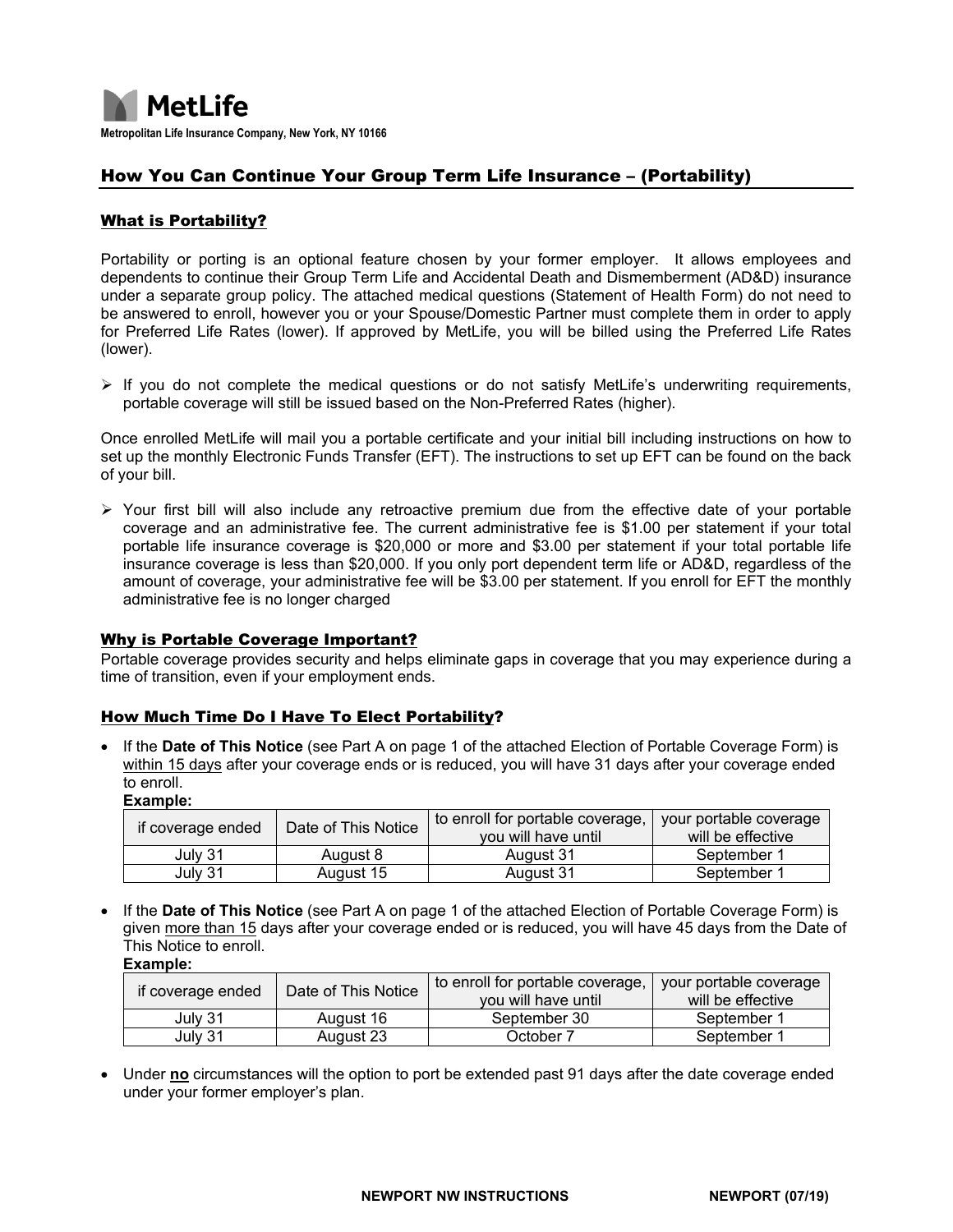### How Do I Enroll For Portable Life And AD&D Insurance Coverage For Myself And My Dependents?

- 1. Complete Part B beginning on page 1 of the attached Election of Portable Coverage Form and be sure to answer all sections.
- 2. Complete the enclosed medical questions (Statement of Health Form) only if:
	- a) You are applying for Preferred Life Rates (lower) for you or your Spouse/Domestic Partner; or
	- b) You wish to increase the amount of life insurance that you previously had under your former employer's plan, either for yourself, your Spouse/Domestic Partner, or both.
- 3. Complete, sign and date the Designation of Beneficiary for Your Life Benefits (Part C of the attached Election of Portable Coverage Form).

#### What Needs To Be Mailed To Complete My Enrollment?

You must return:

- a) Your Election of Portable Coverage Form, including information for yourself and if applicable your Spouse/Domestic Partner and Child(ren) (Part A and Part B); and
- b) Designation of Beneficiary for Your Life Benefits (Part C)

If you are also **applying** for Preferred Life Rates (lower) for you or your Spouse/Domestic Partner or wish to **increase** your or your Spouse/Domestic Partner's amount of life insurance you must also return the medical questions (Statement of Health) for each person.

 $\triangleright$  This mailing only contains one set of medical questions (Statement of Health Form). If the medical questions need to be completed for more than one individual, you may make a copy prior to completing or you may call the MetLife Customer Service Center for an additional set of medical questions.

Mail all correspondence to: MetLife Recordkeeping and Enrollment Services P.O. Box 14401 Lexington, KY 40512-4401

#### **Or Fax to:** 1-866-545-7517

**Please Note:** Certain benefits and provisions that were available under the employer's group policy will no longer be applicable or may be different under your portable coverage.

**MN Residents** – Please contact our MetLife Customer Service Center at the toll free number below to receive a copy of your state specific schedule of rates.

### For questions or assistance, contact the MetLife Customer Service Center toll-free at 1-888-252-3607, Monday – Friday between the hours of 8:00 a.m. and 11:00 p.m. (EST).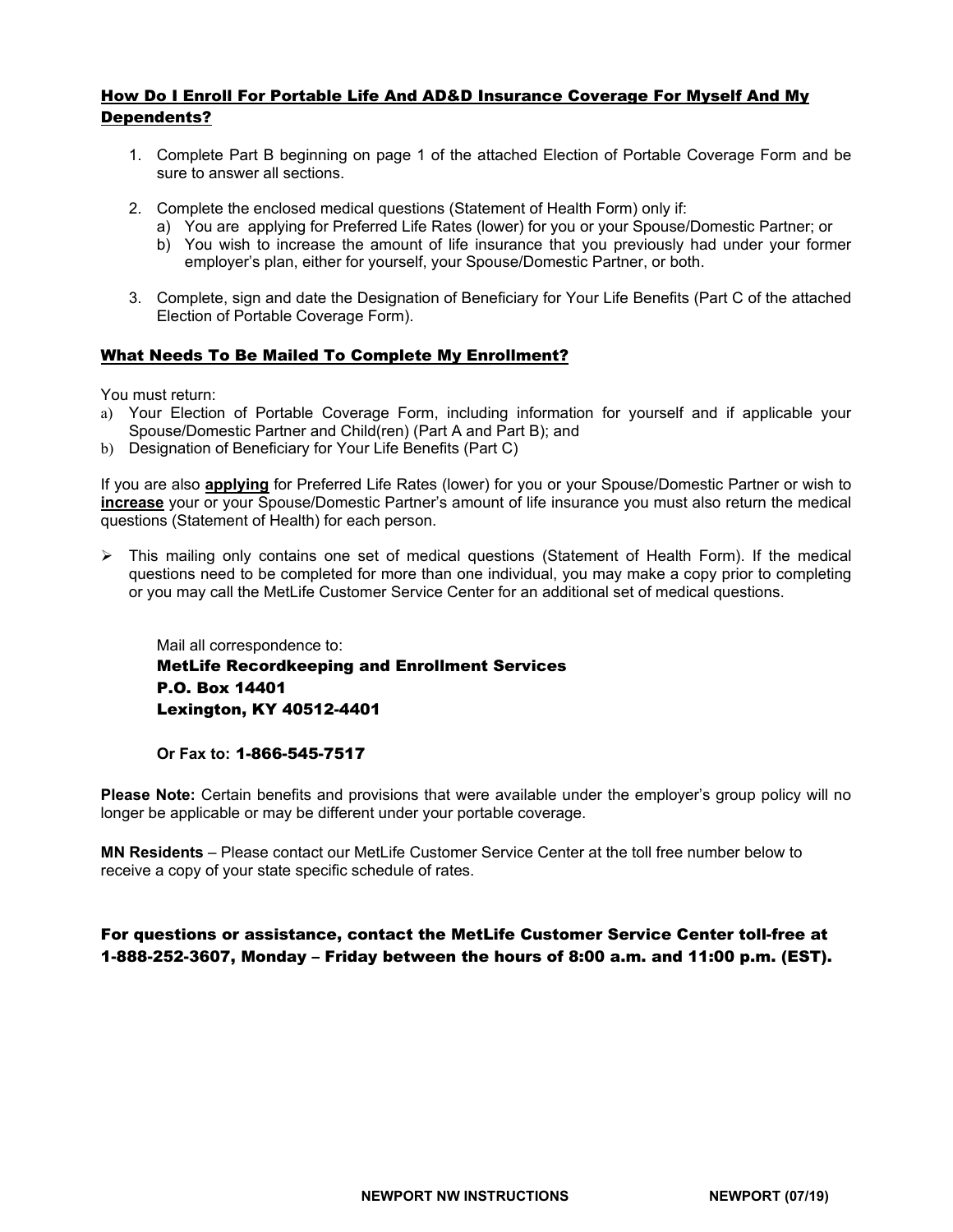

**Metropolitan Life Insurance Company, New York, NY 10166**

### **ELECTION OF PORTABLE COVERAGE FORM**

**Instructions to the Recordkeeper:** (The Recordkeeper is the party designated to maintain records of coverage in effect prior to the Employee becoming eligible to Port. The Recordkeeper may be the Employer, a Third Party Administrator (TPA) or MetLife.)

- 1. Immediately upon the Employee's eligibility for Portability, complete Part A below and Column 1 of the table on page 2 and then make a copy of this form.
- 2. If the Reason for the Portability Eligibility is Death of the Employee or Divorce, complete all of the fields in Part A below with the Spouse/Domestic Partner's information, not the Employee's information. In the column for Amount of Insurance Terminated or Reduced, leave the Employee amounts blank and enter the Dependent Spouse/Domestic Partner/Domestic Partner and Dependent Child(ren) amounts as applicable.
- 3. Provide the Employee (or Spouse/Domestic Partner in the event of Death of the Employee or Divorce) with the original or mail it to their last known address.
- 4. Maintain a copy for your records.

| Part A - TO BE COMPLETED BY THE RECORDKEEPER                         | Date of This Notice (ex. MM/DD/YYYY):         |
|----------------------------------------------------------------------|-----------------------------------------------|
| <b>Employer's Name:</b>                                              | <b>Group Customer No.:</b>                    |
| Employee Name: (First, Middle, Last)                                 | Date Coverage Ended or was Reduced:           |
| Employee's Mailing Address: (Street, City, State Zip)                |                                               |
| Has coverage been assigned? $\Box$ Yes $\Box$ No                     |                                               |
| If yes, please specify coverage assigned                             | and attach a copy of assignment form.         |
| If coverage has been assigned this form must be mailed to the owner. |                                               |
| <b>Employee's Basic Annual Earnings:</b>                             | Reason for Insured's Portability Eligibility: |
| \$                                                                   |                                               |
| <b>Recordkeeper's Name:</b>                                          |                                               |
|                                                                      |                                               |
| Print name of person at Recordkeeper completing Part A:              | <b>Telephone Number:</b>                      |

| Part B - TO BE COMPLETED BY THE EMPLOYEE                                                                                                                                                                                                                                                                                       |                                 |  |  |  |  |  |  |  |  |  |
|--------------------------------------------------------------------------------------------------------------------------------------------------------------------------------------------------------------------------------------------------------------------------------------------------------------------------------|---------------------------------|--|--|--|--|--|--|--|--|--|
| Employee's Home Email Address:                                                                                                                                                                                                                                                                                                 | Employee's Home Telephone No.:  |  |  |  |  |  |  |  |  |  |
| Social Security Number:                                                                                                                                                                                                                                                                                                        | Date of Birth: (ex. MM/DD/YYYY) |  |  |  |  |  |  |  |  |  |
| Note: If you answer Yes to any of the questions below medical questions (Statement of Health Form) must be<br>completed for each person. This mailing only includes one set of medical questions. They may be copied or you may<br>call the MetLife Customer Service Center number for an additional set of medical questions. |                                 |  |  |  |  |  |  |  |  |  |
| Are you applying for Preferred Life Rates (lower) for yourself?<br>Are you applying for Preferred Life Rates (lower) for your Spouse/Domestic Partner?                                                                                                                                                                         | No<br>Yes<br>No<br>Yes          |  |  |  |  |  |  |  |  |  |
| Are you requesting an increase in Life Insurance coverage for yourself?<br>Are you requesting an increase in Life Insurance coverage for your Spouse/Domestic Partner?                                                                                                                                                         | No<br>Yes<br>Yes<br>No          |  |  |  |  |  |  |  |  |  |

**Please retain a copy of the fully-completed form for your records and return the original to MetLife Customer Service Center. If you have any questions, please call 1-888-252-3607 Monday – Friday between the hours of 8:00 a.m. and 11:00 p. m. (EST).**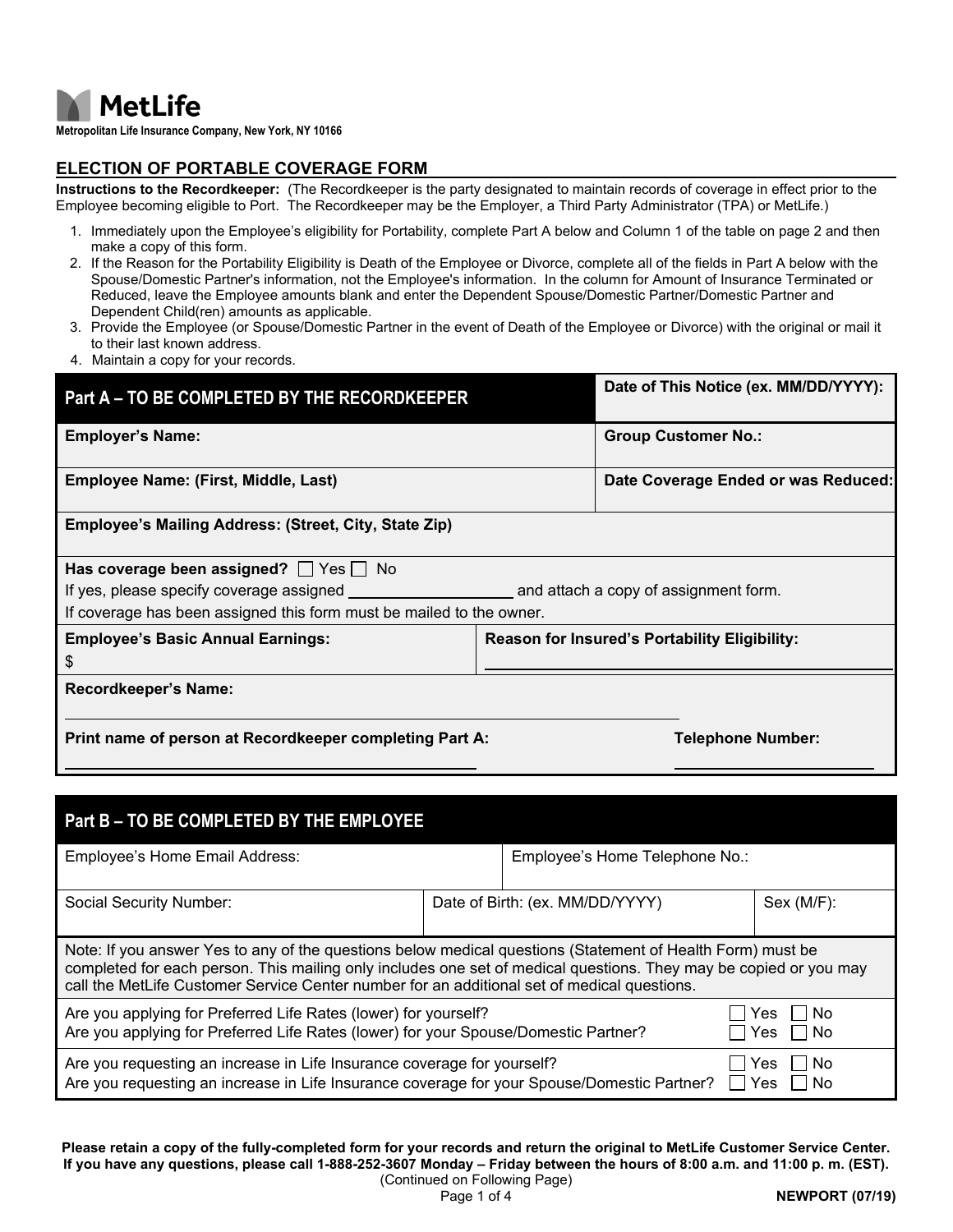| Part B (continued) - ELECTION OF PORTABLE COVERAGE FORM                                                                                                                                                                                                                                           |                       |                                                                                                                                                                                                                                                        |                                                                    |                                                                                                                                                                                                               |                                                                                                                                                                                                  |  |  |  |  |
|---------------------------------------------------------------------------------------------------------------------------------------------------------------------------------------------------------------------------------------------------------------------------------------------------|-----------------------|--------------------------------------------------------------------------------------------------------------------------------------------------------------------------------------------------------------------------------------------------------|--------------------------------------------------------------------|---------------------------------------------------------------------------------------------------------------------------------------------------------------------------------------------------------------|--------------------------------------------------------------------------------------------------------------------------------------------------------------------------------------------------|--|--|--|--|
| To be Completed by the Recordkeeper<br>(Shaded areas to be completed by the<br>Recordkeeper).                                                                                                                                                                                                     |                       | To be Completed by the Employee<br>(For each Type of Coverage, please indicate whether you want to continue, discontinue,<br>increase, or decrease the amount of insurance in the shaded column. Select just one option<br>for each Type of Coverage). |                                                                    |                                                                                                                                                                                                               |                                                                                                                                                                                                  |  |  |  |  |
|                                                                                                                                                                                                                                                                                                   |                       | <b>Continue</b><br><b>Discontinue</b><br>coverage<br>coverage                                                                                                                                                                                          |                                                                    | <b>Increase</b><br>coverage                                                                                                                                                                                   | <b>Decrease</b><br>coverage                                                                                                                                                                      |  |  |  |  |
| Amount of<br><b>Insurance</b><br><b>Terminated or</b><br><b>Type of Coverage</b><br><b>Reduced</b><br>Insert the actual \$\$<br>amount of coverage<br>(i.e. \$50,000)                                                                                                                             |                       | I want to<br>continue the<br>same amount of<br>insurance in the<br>shaded column.                                                                                                                                                                      | I want to<br>discontinue the<br>insurance in the<br>shaded column. | I want to increase my<br>insurance in the<br>shaded column by the<br>following amount. <sup>1</sup><br>(Ex. \$25,000 means<br>you want to increase<br>your insurance amount<br>in column 1 by<br>$$25,000$ ). | I want to decrease my<br>insurance in the<br>shaded column by<br>the following amount.<br>(Ex. \$30,000 means<br>you want to decrease<br>your insurance amount<br>in column 1 by<br>$$30,000$ ). |  |  |  |  |
| Employee $2,3$                                                                                                                                                                                                                                                                                    |                       |                                                                                                                                                                                                                                                        |                                                                    |                                                                                                                                                                                                               |                                                                                                                                                                                                  |  |  |  |  |
| <b>Basic Life</b>                                                                                                                                                                                                                                                                                 | \$                    |                                                                                                                                                                                                                                                        |                                                                    | $+$ \$                                                                                                                                                                                                        | $-$ \$                                                                                                                                                                                           |  |  |  |  |
| Basic AD&D <sup>4</sup>                                                                                                                                                                                                                                                                           | \$                    |                                                                                                                                                                                                                                                        |                                                                    | $+$ \$                                                                                                                                                                                                        | $-$ \$                                                                                                                                                                                           |  |  |  |  |
| Supplemental/Optional Life                                                                                                                                                                                                                                                                        | \$                    |                                                                                                                                                                                                                                                        |                                                                    | $+$ \$                                                                                                                                                                                                        | $-$ \$                                                                                                                                                                                           |  |  |  |  |
| Supplemental/Optional AD&D <sup>4</sup>                                                                                                                                                                                                                                                           | \$                    |                                                                                                                                                                                                                                                        |                                                                    | $+$ \$                                                                                                                                                                                                        | $-$ \$                                                                                                                                                                                           |  |  |  |  |
| Voluntary AD&D <sup>4</sup>                                                                                                                                                                                                                                                                       | \$                    |                                                                                                                                                                                                                                                        |                                                                    | $+$ \$                                                                                                                                                                                                        | $-$ \$                                                                                                                                                                                           |  |  |  |  |
| <b>Employee Only</b>                                                                                                                                                                                                                                                                              | Employee + Dependents |                                                                                                                                                                                                                                                        |                                                                    |                                                                                                                                                                                                               |                                                                                                                                                                                                  |  |  |  |  |
| Dependent Spouse/Domestic Partner <sup>2,3,5</sup>                                                                                                                                                                                                                                                |                       |                                                                                                                                                                                                                                                        |                                                                    |                                                                                                                                                                                                               |                                                                                                                                                                                                  |  |  |  |  |
| Dependent Life                                                                                                                                                                                                                                                                                    | \$                    |                                                                                                                                                                                                                                                        |                                                                    | $+$ \$                                                                                                                                                                                                        | $-$ \$                                                                                                                                                                                           |  |  |  |  |
| Dependent AD&D <sup>4</sup>                                                                                                                                                                                                                                                                       | \$                    |                                                                                                                                                                                                                                                        |                                                                    | +\$                                                                                                                                                                                                           | - \$                                                                                                                                                                                             |  |  |  |  |
| Voluntary AD&D 4,6                                                                                                                                                                                                                                                                                | \$                    |                                                                                                                                                                                                                                                        |                                                                    | $+$ \$                                                                                                                                                                                                        | $-$ \$                                                                                                                                                                                           |  |  |  |  |
| Dependent Child(ren) 3,5                                                                                                                                                                                                                                                                          |                       |                                                                                                                                                                                                                                                        |                                                                    |                                                                                                                                                                                                               |                                                                                                                                                                                                  |  |  |  |  |
| Dependent Life                                                                                                                                                                                                                                                                                    | \$                    |                                                                                                                                                                                                                                                        |                                                                    | $+$ \$                                                                                                                                                                                                        | - \$                                                                                                                                                                                             |  |  |  |  |
| Dependent AD&D <sup>4</sup>                                                                                                                                                                                                                                                                       | \$                    |                                                                                                                                                                                                                                                        |                                                                    | $+$ \$                                                                                                                                                                                                        | $-$ \$                                                                                                                                                                                           |  |  |  |  |
| Voluntary AD&D 4,6                                                                                                                                                                                                                                                                                | \$                    |                                                                                                                                                                                                                                                        |                                                                    | $+$ \$                                                                                                                                                                                                        | $-$ \$                                                                                                                                                                                           |  |  |  |  |
| Increases in coverage are available annually and must be in \$25,000 increments up to \$250,000. For a life insurance increase the employee must<br>complete the medical questions and be approved by MetLife. An increase in AD&D coverage only does not require the insured to complete medical |                       |                                                                                                                                                                                                                                                        |                                                                    |                                                                                                                                                                                                               |                                                                                                                                                                                                  |  |  |  |  |

questions. <sup>2</sup> The maximum amount the employee can continue on a portable basis is \$2,000,000. The maximum amount the Spouse/Domestic Partner can continue on a portable basis is \$250,000.

<sup>3</sup> In order to port coverage for yourself or your dependents, you must have had that coverage under your former plan at the time of your coverage termination.

<sup>4</sup> AD&D coverage is available without Life Insurance coverage.

<sup>5</sup> Subject to state limits, the Dependent Spouse/Domestic Partner amount can be greater than the Employee Amount. For Employee and Spouse/Domestic Partner coverage: Spouse/Domestic Partner minimum is \$2,500. For Spouse/Domestic Partner only coverage: Spouse/Domestic Partner minimum is \$10,000. The Child minimum is \$1,000.

<sup>6</sup> Use these fields only when Voluntary AD&D is being requested for the Spouse/Domestic Partner and/or Child because of the death of the Employee or divorce.

NOTE: All coverage amounts are subject to applicable state laws.

**Please retain a copy of the fully-completed form for your records and return the original to MetLife Customer Service Center. If you have any questions, please call 1-888-252-3607 Monday – Friday between the hours of 8:00 a.m. and 11:00 p. m. (EST).**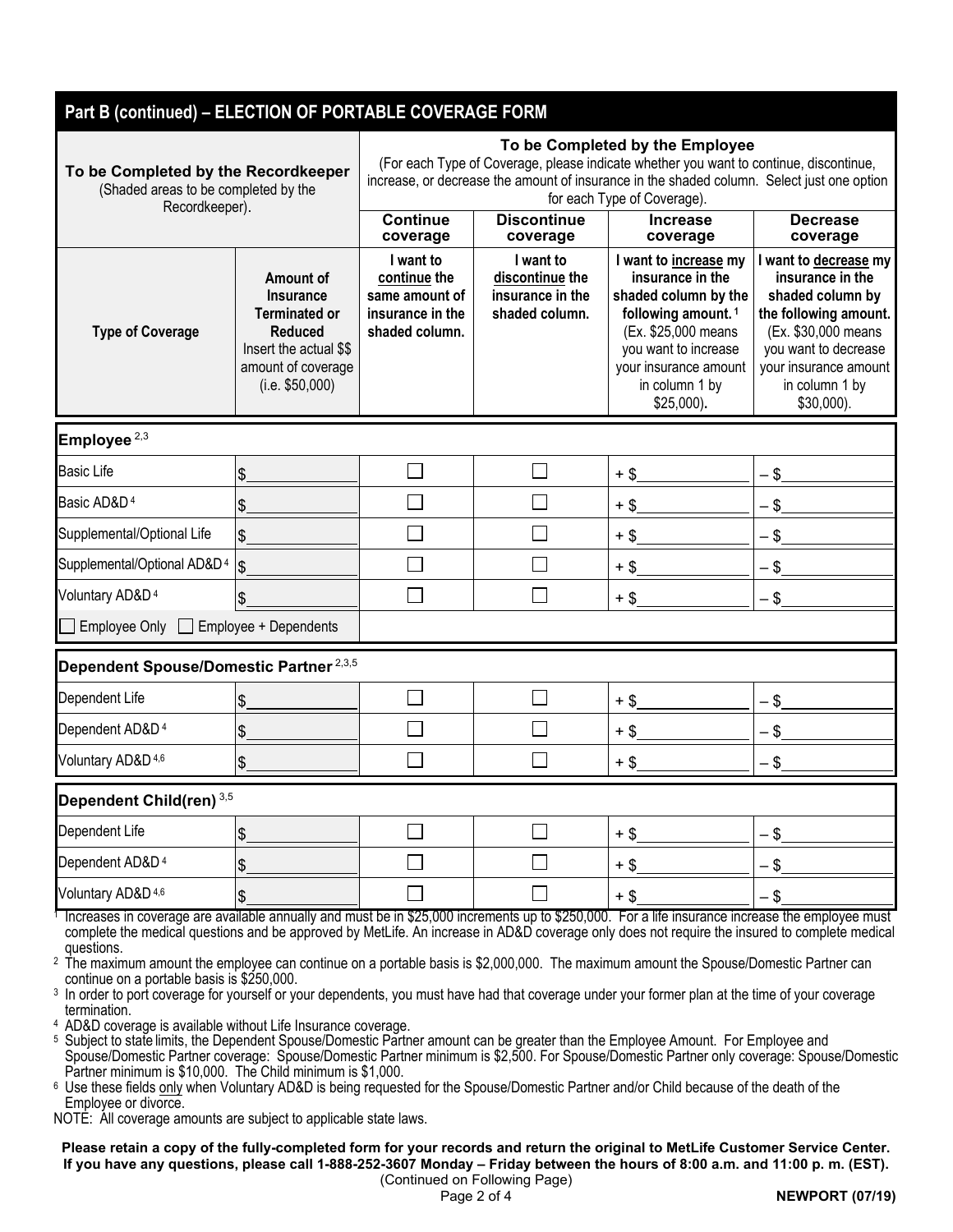# **Part B (continued) – ELECTION OF PORTABLE COVERAGE FORM – TO BE COMPLETED BY EMPLOYEE**

Name(s) of eligible dependent(s) for whom coverage is requested (If additional space is needed, attach a separate sheet of paper, sign and date)

| Dependent               | Name (First, Middle, Last) | <b>SSN</b> | Sex (M/F) | Date of Birth (MM/DD/YYYY) |
|-------------------------|----------------------------|------------|-----------|----------------------------|
| Spouse/Domestic Partner |                            |            |           |                            |
| Child                   |                            |            |           |                            |
| Child                   |                            |            |           |                            |
| Child                   |                            |            |           |                            |

## **FRAUD WARNINGS**

Before signing this Statement of Health form, please read the warning for the state where you reside and for the state where the insurance policy under which you are applying for coverage was issued.

**Alabama, Arkansas, District of Columbia, Louisiana, Massachusetts, New Mexico, Ohio, Rhode Island and West Virginia**: Any person who knowingly presents a false or fraudulent claim for payment of a loss or benefit or knowingly presents false information in an application for insurance is guilty of a crime and may be subject to fines and confinement in prison.

**Colorado**: It is unlawful to knowingly provide false, incomplete or misleading facts or information to an insurance company for the purpose of defrauding or attempting to defraud the company. Penalties may include imprisonment, fines, denial of insurance and civil damages. Any insurance company or agent of an insurance company who knowingly provides false, incomplete, or misleading facts or information to a policyholder or claimant for the purpose of defrauding or attempting to defraud the policyholder or claimant with regard to a settlement or award payable from insurance proceeds shall be reported to the Colorado Division of Insurance within the Department of Regulatory Agencies to the extent required by applicable law.

**Florida**: Any person who knowingly and with intent to injure, defraud or deceive any insurance company files a statement of claim or an application containing any false, incomplete or misleading information is guilty of a felony of the third degree.

**Kansas and Oregon**: Any person who knowingly presents a materially false statement in an application for insurance may be guilty of a criminal offense and ay be subject to penalties under state law.

**Kentucky**: Any person who knowingly and with intent to defraud any insurance company or other person files an application for insurance containing any materially false information or conceals, for the purpose of misleading, information concerning any fact material thereto commits a fraudulent insurance act, which is a crime.

# **Maine, Tennessee and Washington: It is a crime to knowingly provide false, incomplete or misleading information to an insurance company for the purpose of defrauding the company. Penalties may include imprisonment, fines or a denial of insurance benefits.**

**Maryland**: Any person who knowingly or willfully presents a false or fraudulent claim for payment of a loss or benefit or who knowingly or willfully presents false information in an application for insurance is guilty of a crime and may be subject to fines and confinement in prison.

**New Jersey**: Any person who files an application containing any false or misleading information is subject to criminal and civil penalties.

**New York**: (only applies to Accident and Health Insurance): Any person who knowingly and with intent to defraud any insurance company or other person files an application for insurance or statement of claim containing any materially false information, or conceals for the purpose of misleading, information concerning any fact material thereto, commits a fraudulent insurance act, which is a crime, and shall also be subject to a civil penalty not to exceed five thousand dollars and the stated value of the claim for each such violation.

**Oklahoma:** WARNING: Any person who knowingly, and with intent to injure, defraud or deceive any insurer, makes any claim for the proceeds of an insurance policy containing any false, incomplete or misleading information is guilty of a felony.

**Puerto Rico:** Any person who knowingly and with the intention to defraud includes false information in an application for insurance or files, assists or abets in the filing of a fraudulent claim to obtain payment of a loss or other benefit, or files more than one claim for the same loss or damage, commits a felony and if found guilty shall be punished for each violation with a fine of no less than five thousand dollars (\$5,000), not to exceed ten thousand dollars (\$10,000); or imprisoned for a fixed term of three (3) years, or both. If aggravating circumstances exist, the fixed jail term may be increased to a maximum of five (5) years; and if mitigating circumstances are present, the jail term may be reduced to a minimum of two (2) years. **Vermont:** Any person who knowingly presents a false statement in an application for insurance may be guilty of a criminal offense and subject to penalties under state law.

**Virginia:** Any person who, with the intent to defraud or knowing that he is facilitating a fraud against an insurer, submits an application or files a claim containing a false or deceptive statement may have violated the state law.

**Pennsylvania and all other states:** Any person who knowingly and with intent to defraud any insurance company or other person files an application for insurance or statement of claim containing any materially false information, or conceals for the purpose of misleading, information concerning any fact material thereto commits a fraudulent insurance act, which is a crime and subjects such person to criminal and civil penalties.

**Please retain a copy of the fully-completed form for your records and return the original to MetLife Customer Service Center. If you have any questions, please call 1-888-252-3607 Monday – Friday between the hours of 8:00 a.m. and 11:00 p. m. (EST).**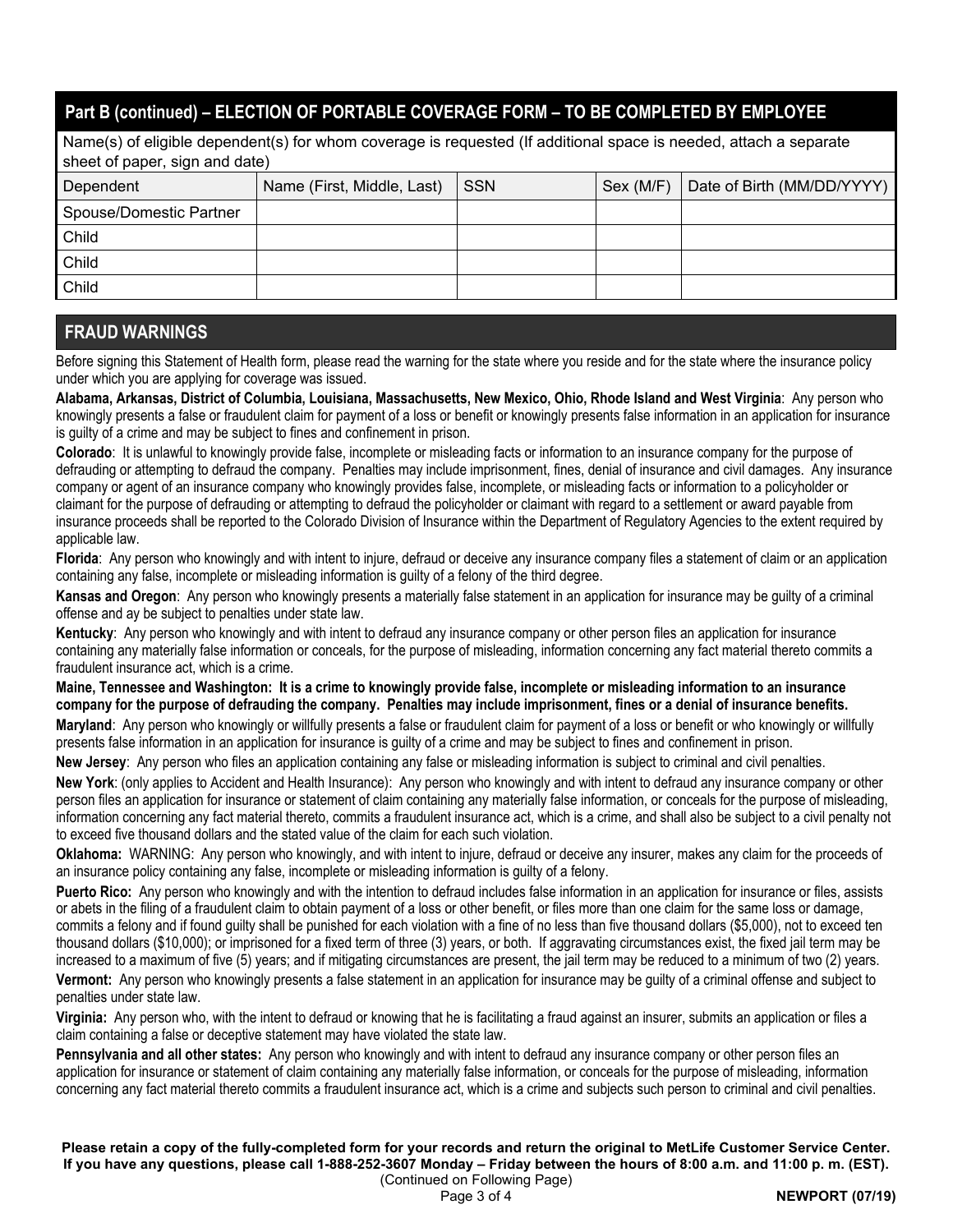| Part C - TO BE COMPLETED BY THE EMPLOYEE                                                                                                                                                                     |                                         |                                         |               |         |  |  |  |  |  |
|--------------------------------------------------------------------------------------------------------------------------------------------------------------------------------------------------------------|-----------------------------------------|-----------------------------------------|---------------|---------|--|--|--|--|--|
| DESIGNATION OF BENEFICIARY FOR YOUR LIFE INSURANCE (Dependent Life Insurance is payable as specified in the Certificate)                                                                                     |                                         |                                         |               |         |  |  |  |  |  |
| Only check one of the following boxes.                                                                                                                                                                       |                                         |                                         |               |         |  |  |  |  |  |
| I designate the following person(s) as my primary beneficiary(ies) for my portable term coverage(s). With such designation any previous<br>designation of a beneficiary for such coverage is hereby revoked. |                                         |                                         |               |         |  |  |  |  |  |
| My designation of beneficiary is on a separate form which is signed, dated and attached.                                                                                                                     |                                         |                                         |               |         |  |  |  |  |  |
| The amount of insurance that is paid to you or your beneficiary will be decreased by any amount of contribution owed to MetLife.                                                                             |                                         |                                         |               |         |  |  |  |  |  |
| Check if you need more space for additional beneficiaries and attach a separate page. Include all beneficiary information, and sign/date the page.                                                           |                                         |                                         |               |         |  |  |  |  |  |
| Full Name (First, Middle, Last)                                                                                                                                                                              | Social Security #                       | Date of Birth (MM/DD/YYYY) Relationship |               | Share % |  |  |  |  |  |
| Address (Street, City, State, Zip)                                                                                                                                                                           |                                         |                                         | Phone #:      |         |  |  |  |  |  |
|                                                                                                                                                                                                              |                                         |                                         |               |         |  |  |  |  |  |
| Full Name (First, Middle, Last)                                                                                                                                                                              | Social Security #                       | Date of Birth (MM/DD/YYYY) Relationship |               | Share % |  |  |  |  |  |
| Address (Street, City, State, Zip)                                                                                                                                                                           |                                         |                                         | Phone #:      |         |  |  |  |  |  |
| Full Name (First, Middle, Last)                                                                                                                                                                              | Social Security #                       | Date of Birth (MM/DD/YYYY) Relationship |               | Share % |  |  |  |  |  |
| Address (Street, City, State, Zip)                                                                                                                                                                           |                                         |                                         | Phone #:      |         |  |  |  |  |  |
| Payment will be made in equal shares or all to the survivor unless otherwise indicated.                                                                                                                      |                                         |                                         | <b>TOTAL:</b> | 100%    |  |  |  |  |  |
| If all the primary beneficiary (ies) die before me, I designate as contingent beneficiary (ies):                                                                                                             |                                         |                                         |               |         |  |  |  |  |  |
| Full Name (First, Middle, Last)                                                                                                                                                                              | Social Security #                       | Date of Birth (MM/DD/YYYY) Relationship |               | Share % |  |  |  |  |  |
| Address (Street, City, State, Zip)                                                                                                                                                                           |                                         |                                         | Phone #:      |         |  |  |  |  |  |
| Full Name (First, Middle, Last)                                                                                                                                                                              | Date of Birth (MM/DD/YYYY) Relationship |                                         | Share %       |         |  |  |  |  |  |
| Address (Street, City, State, Zip)                                                                                                                                                                           | Phone #:                                |                                         |               |         |  |  |  |  |  |
| Payment will be made in equal shares or all to the survivor unless otherwise indicated.                                                                                                                      |                                         |                                         | <b>TOTAL:</b> | 100%    |  |  |  |  |  |
|                                                                                                                                                                                                              |                                         |                                         |               |         |  |  |  |  |  |

# **DECLARATION AND SIGNATURE**

The person signing below acknowledges that they have read and understand the statements and declarations made in this election form.





Signature of Insured/Owner **Date Signature of Insured/Owner Date Signed (MM/DD/YYYY)** 

**Please Note:** MetLife needs to receive the original. The signature and date above may not be altered.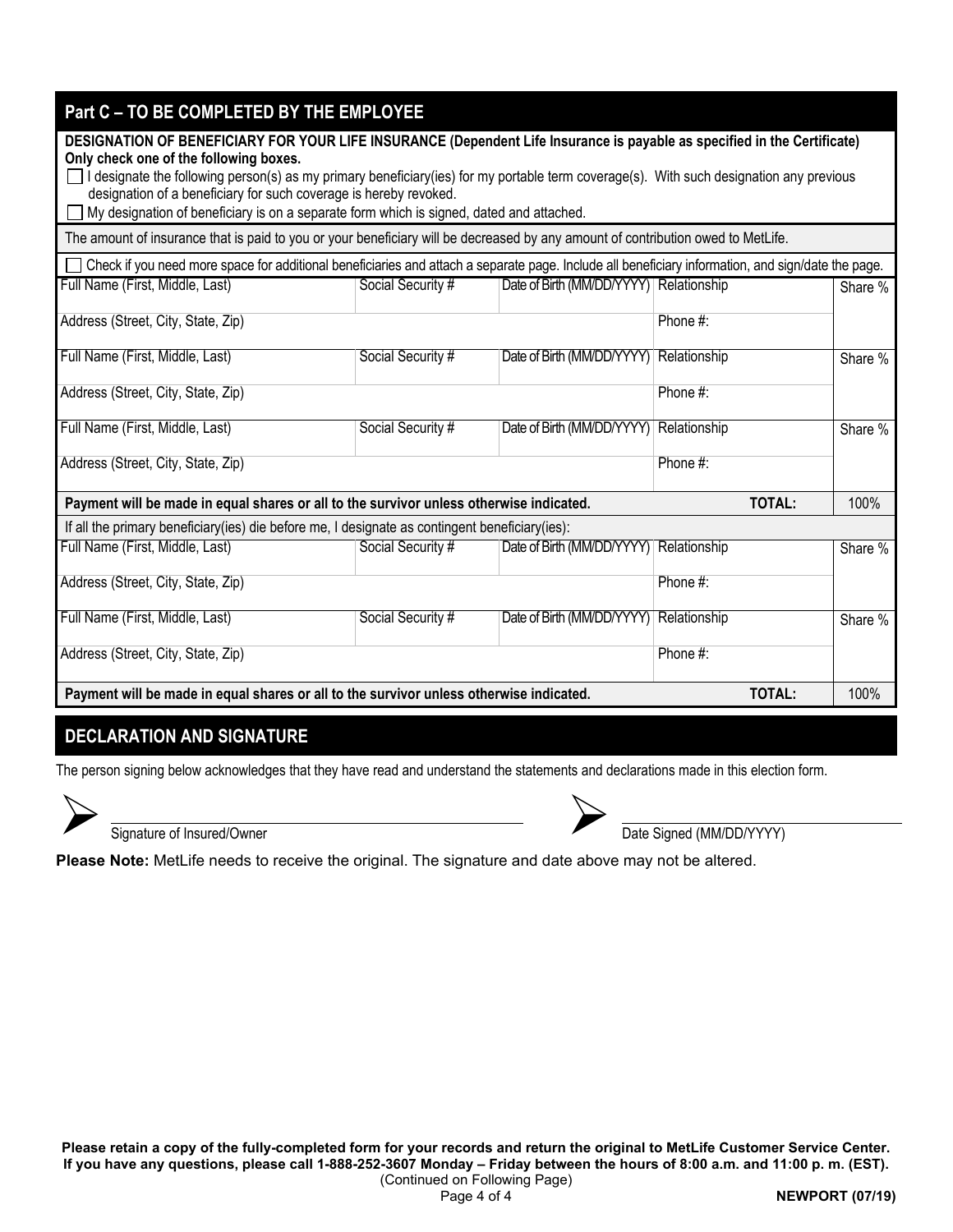### **TABLE A LIFE INSURANCE ONLY PREFERRED MONTHLY TERM RATES RATE SHEET**

# **Schedule of Monthly Portable Preferred Group Life Insurance Term Rates For Insured and Dependent Spouse/Domestic Partner**

**Rates (cost per \$1,000 of coverage per month) are based on the Insured's age and Dependent Spouse/Domestic Partner's age as of December 31st, of the current calendar year. Rates are subject to change. An administrative fee may also apply.**

| \$50,000                          | $\div$ \$1,000 =              | 50                                                                                     | x | \$0.150                          | $=$                           | \$7.50<br>\$1.00<br>$+$                                                                | $=$ | \$8.50               |                               |                                                                                        |
|-----------------------------------|-------------------------------|----------------------------------------------------------------------------------------|---|----------------------------------|-------------------------------|----------------------------------------------------------------------------------------|-----|----------------------|-------------------------------|----------------------------------------------------------------------------------------|
| Amount of<br>coverage<br>selected | $\div$ \$1,000 =              | # of units                                                                             |   | $x$ Rate based on =<br>$qg$ d 45 |                               | $+$ Admin fee* $=$<br>Monthly<br>insurance<br>premium                                  |     | Monthly<br>total due |                               | * Varies by amount<br>of insurance and<br>payment method                               |
| <b>AGE</b>                        | <b>INSURED</b><br><b>RATE</b> | <b>DEPENDENT</b><br><b>SPOUSE/</b><br><b>DOMESTIC</b><br><b>PARTNER</b><br><b>RATE</b> |   | <b>AGE</b>                       | <b>INSURED</b><br><b>RATE</b> | <b>DEPENDENT</b><br><b>SPOUSE/</b><br><b>DOMESTIC</b><br><b>PARTNER</b><br><b>RATE</b> |     | <b>AGE</b>           | <b>INSURED</b><br><b>RATE</b> | <b>DEPENDENT</b><br><b>SPOUSE/</b><br><b>DOMESTIC</b><br><b>PARTNER</b><br><b>RATE</b> |
| 15                                | \$0.050                       | \$0.050                                                                                |   | 44                               | \$0.138                       | \$0.138                                                                                |     | 73                   | \$2.605                       | N/A                                                                                    |
| 16                                | \$0.050                       | \$0.050                                                                                |   | 45                               | \$0.150                       | \$0.150                                                                                |     | 74                   | \$2.818                       | N/A                                                                                    |
| 17                                | \$0.050                       | \$0.050                                                                                |   | 46                               | \$0.163                       | \$0.163                                                                                |     | 75                   | \$3.047                       | N/A                                                                                    |
| 18                                | \$0.050                       | \$0.050                                                                                |   | 47                               | \$0.178                       | \$0.178                                                                                |     | 76                   | \$3.295                       | N/A                                                                                    |
| 19                                | \$0.050                       | \$0.050                                                                                |   | 48                               | \$0.194                       | \$0.194                                                                                |     | 77                   | \$3.564                       | N/A                                                                                    |
| 20                                | \$0.050                       | \$0.050                                                                                |   | 49                               | \$0.211                       | \$0.211                                                                                |     | 78                   | \$3.854                       | N/A                                                                                    |
| 21                                | \$0.050                       | \$0.050                                                                                |   | 50                               | \$0.230                       | \$0.230                                                                                |     | 79                   | \$4.168                       | N/A                                                                                    |
| 22                                | \$0.050                       | \$0.050                                                                                |   | 51                               | \$0.261                       | \$0.261                                                                                |     | 80                   | \$4.460                       | N/A                                                                                    |
| 23                                | \$0.050                       | \$0.050                                                                                |   | 52                               | \$0.295                       | \$0.295                                                                                |     | 81                   | \$4.910                       | N/A                                                                                    |
| 24                                | \$0.050                       | \$0.050                                                                                |   | 53                               | \$0.335                       | \$0.335                                                                                |     | 82                   | \$5.410                       | N/A                                                                                    |
| 25                                | \$0.060                       | \$0.060                                                                                |   | 54                               | \$0.379                       | \$0.379                                                                                |     | 83                   | \$5.960                       | N/A                                                                                    |
| 26                                | \$0.060                       | \$0.060                                                                                |   | 55                               | \$0.430                       | \$0.430                                                                                |     | 84                   | \$6.560                       | N/A                                                                                    |
| 27                                | \$0.060                       | \$0.060                                                                                |   | 56                               | \$0.468                       | \$0.468                                                                                |     | 85                   | \$7.220                       | N/A                                                                                    |
| 28                                | \$0.060                       | \$0.060                                                                                |   | 57                               | \$0.510                       | \$0.510                                                                                |     | 86                   | \$7.950                       | N/A                                                                                    |
| 29                                | \$0.060                       | \$0.060                                                                                |   | 58                               | \$0.556                       | \$0.556                                                                                |     | 87                   | \$8.760                       | N/A                                                                                    |
| 30                                | \$0.080                       | \$0.080                                                                                |   | 59                               | \$0.606                       | \$0.606                                                                                |     | 88                   | \$9.650                       | N/A                                                                                    |
| 31                                | \$0.080                       | \$0.080                                                                                |   | 60                               | \$0.660                       | \$0.660                                                                                |     | 89                   | \$10.630                      | N/A                                                                                    |
| 32                                | \$0.080                       | \$0.080                                                                                |   | 61                               | \$0.752                       | \$0.752                                                                                |     | 90                   | \$11.710                      | N/A                                                                                    |
| 33                                | \$0.080                       | \$0.080                                                                                |   | 62                               | \$0.858                       | \$0.858                                                                                |     | 91                   | \$12.900                      | N/A                                                                                    |
| 34                                | \$0.080                       | \$0.080                                                                                |   | 63                               | \$0.977                       | \$0.977                                                                                |     | 92                   | \$14.190                      | N/A                                                                                    |
| 35                                | \$0.090                       | \$0.090                                                                                |   | 64                               | \$1.114                       | \$1.114                                                                                |     | 93                   | \$15.630                      | N/A                                                                                    |
| 36                                | \$0.090                       | \$0.090                                                                                |   | 65                               | \$1.270                       | \$1.270                                                                                |     | 94                   | \$17.210                      | N/A                                                                                    |
| 37                                | \$0.090                       | \$0.090                                                                                |   | 66                               | \$1.399                       | \$1.399                                                                                |     | 95                   | \$18.950                      | N/A                                                                                    |
| 38                                | \$0.090                       | \$0.090                                                                                |   | 67                               | \$1.541                       | \$1.541                                                                                |     | 96                   | \$20.870                      | N/A                                                                                    |
| 39                                | \$0.090                       | \$0.090                                                                                |   | 68                               | \$1.698                       | \$1.698                                                                                |     | 97                   | \$22.990                      | N/A                                                                                    |
| 40                                | \$0.100                       | \$0.100                                                                                |   | 69                               | \$1.870                       | \$1.870                                                                                |     | 98                   | \$25.320                      | N/A                                                                                    |
| 41                                | \$0.108                       | \$0.108                                                                                |   | 70                               | \$2.060                       | N/A                                                                                    |     | 99                   | \$27.880                      | N/A                                                                                    |
| 42                                | \$0.118                       | \$0.118                                                                                |   | 71                               | \$2.228                       | N/A                                                                                    |     |                      |                               |                                                                                        |
| 43                                | \$0.128                       | \$0.128                                                                                |   | 72                               | \$2.409                       | N/A                                                                                    |     |                      |                               |                                                                                        |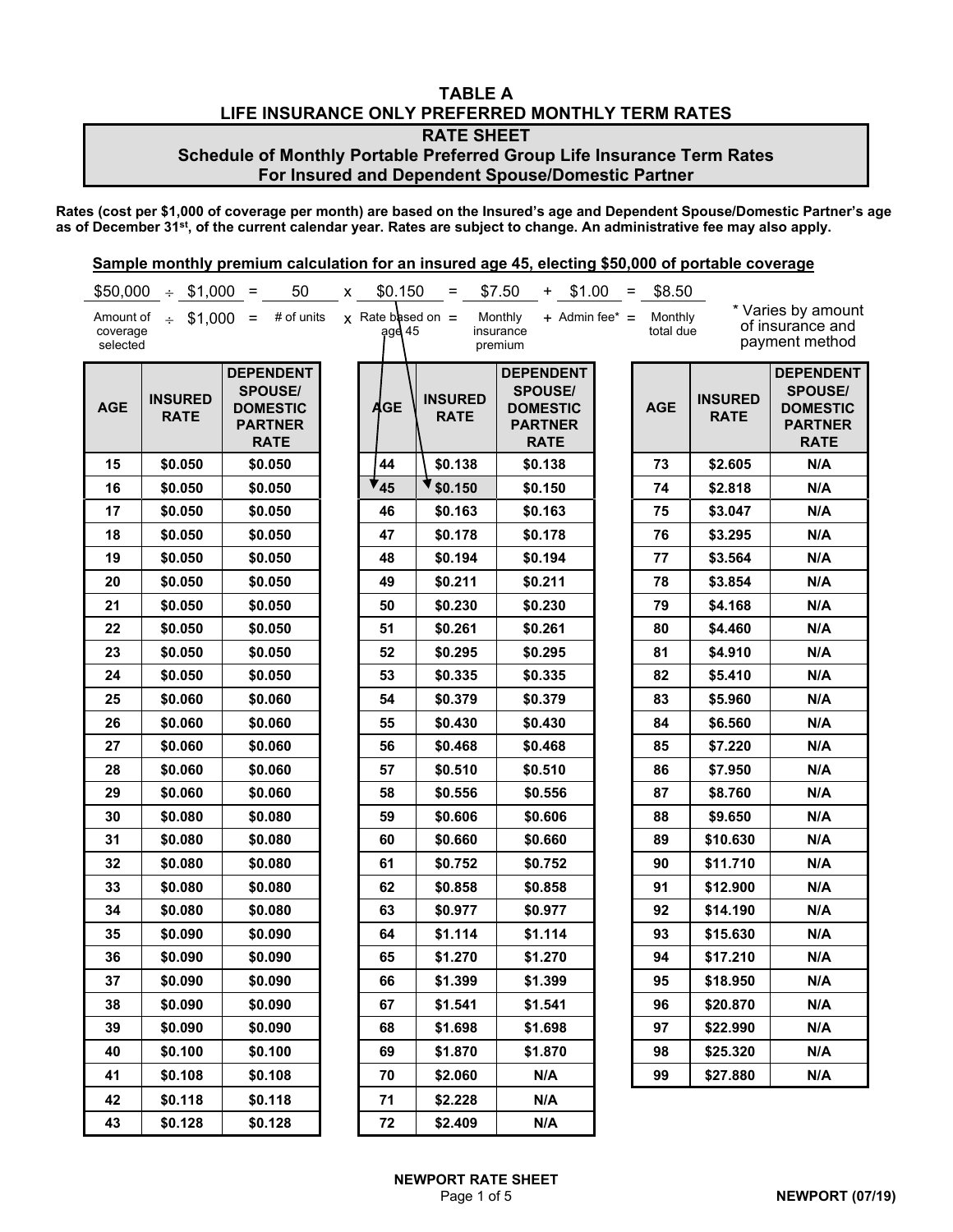### **TABLE B LIFE INSURANCE ONLY NON-PREFERRED MONTHLY TERM RATES RATE SHEET**

# **Schedule of Monthly Portable Non-Preferred Group Life Insurance Term Rates For Insured and Dependent Spouse/Domestic Partner**

**Rates (cost per \$1,000 of coverage per month) are based on the Insured's age and Dependent Spouse/Domestic Partner's age as of December 31st, of the current calendar year. Rates are subject to change. An administrative fee may also apply.**

| \$50,000                          | $\div$ \$1,000 =              | 50                                                                                     | x | \$0.538                         | $=$                           | \$26.90<br>\$1.00<br>$+$                                                               | $=$ \$27.90          |                               |                                                                                        |
|-----------------------------------|-------------------------------|----------------------------------------------------------------------------------------|---|---------------------------------|-------------------------------|----------------------------------------------------------------------------------------|----------------------|-------------------------------|----------------------------------------------------------------------------------------|
| Amount of<br>coverage<br>selected |                               | $\div$ \$1,000 = # of units                                                            |   | $x$ Rate based on =<br>agd $45$ |                               | $+$ Admin fee* $=$<br>Monthly<br>insurance<br>premium                                  | Monthly<br>total due |                               | * Varies by amount<br>of insurance and<br>payment method                               |
| <b>AGE</b>                        | <b>INSURED</b><br><b>RATE</b> | <b>DEPENDENT</b><br><b>SPOUSE/</b><br><b>DOMESTIC</b><br><b>PARTNER</b><br><b>RATE</b> |   | <b>AGE</b>                      | <b>INSURED</b><br><b>RATE</b> | <b>DEPENDENT</b><br><b>SPOUSE/</b><br><b>DOMESTIC</b><br><b>PARTNER</b><br><b>RATE</b> | <b>AGE</b>           | <b>INSURED</b><br><b>RATE</b> | <b>DEPENDENT</b><br><b>SPOUSE/</b><br><b>DOMESTIC</b><br><b>PARTNER</b><br><b>RATE</b> |
| 15                                | \$0.162                       | \$0.162                                                                                |   | 44                              | \$0.484                       | \$0.484                                                                                | 73                   | \$7.340                       | N/A                                                                                    |
| 16                                | \$0.190                       | \$0.190                                                                                |   | $\mathbf{v}_{45}$               | \$0.538                       | \$0.538                                                                                | 74                   | \$8.012                       | N/A                                                                                    |
| 17                                | \$0.208                       | \$0.208                                                                                |   | 46                              | \$0.600                       | \$0.600                                                                                | 75                   | \$8.742                       | N/A                                                                                    |
| 18                                | \$0.224                       | \$0.224                                                                                |   | 47                              | \$0.670                       | \$0.670                                                                                | 76                   | \$9.634                       | N/A                                                                                    |
| 19                                | \$0.232                       | \$0.232                                                                                |   | 48                              | \$0.742                       | \$0.742                                                                                | 77                   | \$10.576                      | N/A                                                                                    |
| 20                                | \$0.234                       | \$0.234                                                                                |   | 49                              | \$0.818                       | \$0.818                                                                                | 78                   | \$11.416                      | N/A                                                                                    |
| 21                                | \$0.256                       | \$0.256                                                                                |   | 50                              | \$0.906                       | \$0.906                                                                                | 79                   | \$12.356                      | N/A                                                                                    |
| 22                                | \$0.242                       | \$0.242                                                                                |   | 51                              | \$1.006                       | \$1.006                                                                                | 80                   | \$13.564                      | N/A                                                                                    |
| 23                                | \$0.202                       | \$0.202                                                                                |   | 52                              | \$1.116                       | \$1.116                                                                                | 81                   | \$14.806                      | N/A                                                                                    |
| 24                                | \$0.184                       | \$0.184                                                                                |   | 53                              | \$1.216                       | \$1.216                                                                                | 82                   | \$16.234                      | N/A                                                                                    |
| 25                                | \$0.170                       | \$0.170                                                                                |   | 54                              | \$1.312                       | \$1.312                                                                                | 83                   | \$17.844                      | N/A                                                                                    |
| 26                                | \$0.170                       | \$0.170                                                                                |   | 55                              | \$1.442                       | \$1.442                                                                                | 84                   | \$19.202                      | N/A                                                                                    |
| 27                                | \$0.154                       | \$0.154                                                                                |   | 56                              | \$1.584                       | \$1.584                                                                                | 85                   | \$20.573                      | N/A                                                                                    |
| 28                                | \$0.150                       | \$0.150                                                                                |   | 57                              | \$1.752                       | \$1.752                                                                                | 86                   | \$22.137                      | N/A                                                                                    |
| 29                                | \$0.146                       | \$0.146                                                                                |   | 58                              | \$1.932                       | \$1.932                                                                                | 87                   | \$23.932                      | N/A                                                                                    |
| 30                                | \$0.142                       | \$0.142                                                                                |   | 59                              | \$2.134                       | \$2.134                                                                                | 88                   | \$25.745                      | N/A                                                                                    |
| 31                                | \$0.138                       | \$0.138                                                                                |   | 60                              | \$2.372                       | \$2.372                                                                                | 89                   | \$27.876                      | N/A                                                                                    |
| 32                                | \$0.150                       | \$0.150                                                                                |   | 61                              | \$2.634                       | \$2.634                                                                                | 90                   | \$30.427                      | N/A                                                                                    |
| 33                                | \$0.148                       | \$0.148                                                                                |   | 62                              | \$2.932                       | \$2.932                                                                                | 91                   | \$31.876                      | N/A                                                                                    |
| 34                                | \$0.160                       | \$0.160                                                                                |   | 63                              | \$3.192                       | \$3.192                                                                                | 92                   | \$34.257                      | N/A                                                                                    |
| 35                                | \$0.176                       | \$0.176                                                                                |   | 64                              | \$3.500                       | \$3.500                                                                                | 93                   | \$37.304                      | N/A                                                                                    |
| 36                                | \$0.188                       | \$0.188                                                                                |   | 65                              | \$3.846                       | \$3.846                                                                                | 94                   | \$39.972                      | N/A                                                                                    |
| 37                                | \$0.216                       | \$0.216                                                                                |   | 66                              | \$4.216                       | \$4.216                                                                                | 95                   | \$42.821                      | N/A                                                                                    |
| 38                                | \$0.244                       | \$0.244                                                                                |   | 67                              | \$4.538                       | \$4.538                                                                                | 96                   | \$45.858                      | N/A                                                                                    |
| 39                                | \$0.274                       | \$0.274                                                                                |   | 68                              | \$4.850                       | \$4.850                                                                                | 97                   | \$49.095                      | N/A                                                                                    |
| 40                                | \$0.308                       | \$0.308                                                                                |   | 69                              | \$5.212                       | \$5.212                                                                                | 98                   | \$52.551                      | N/A                                                                                    |
| 41                                | \$0.350                       | \$0.350                                                                                |   | 70                              | \$5.638                       | N/A                                                                                    | 99                   | \$55.858                      | N/A                                                                                    |
| 42                                | \$0.396                       | \$0.396                                                                                |   | 71                              | \$6.142                       | N/A                                                                                    |                      |                               |                                                                                        |
| 43                                | \$0.440                       | \$0.440                                                                                |   | 72                              | \$6.740                       | N/A                                                                                    |                      |                               |                                                                                        |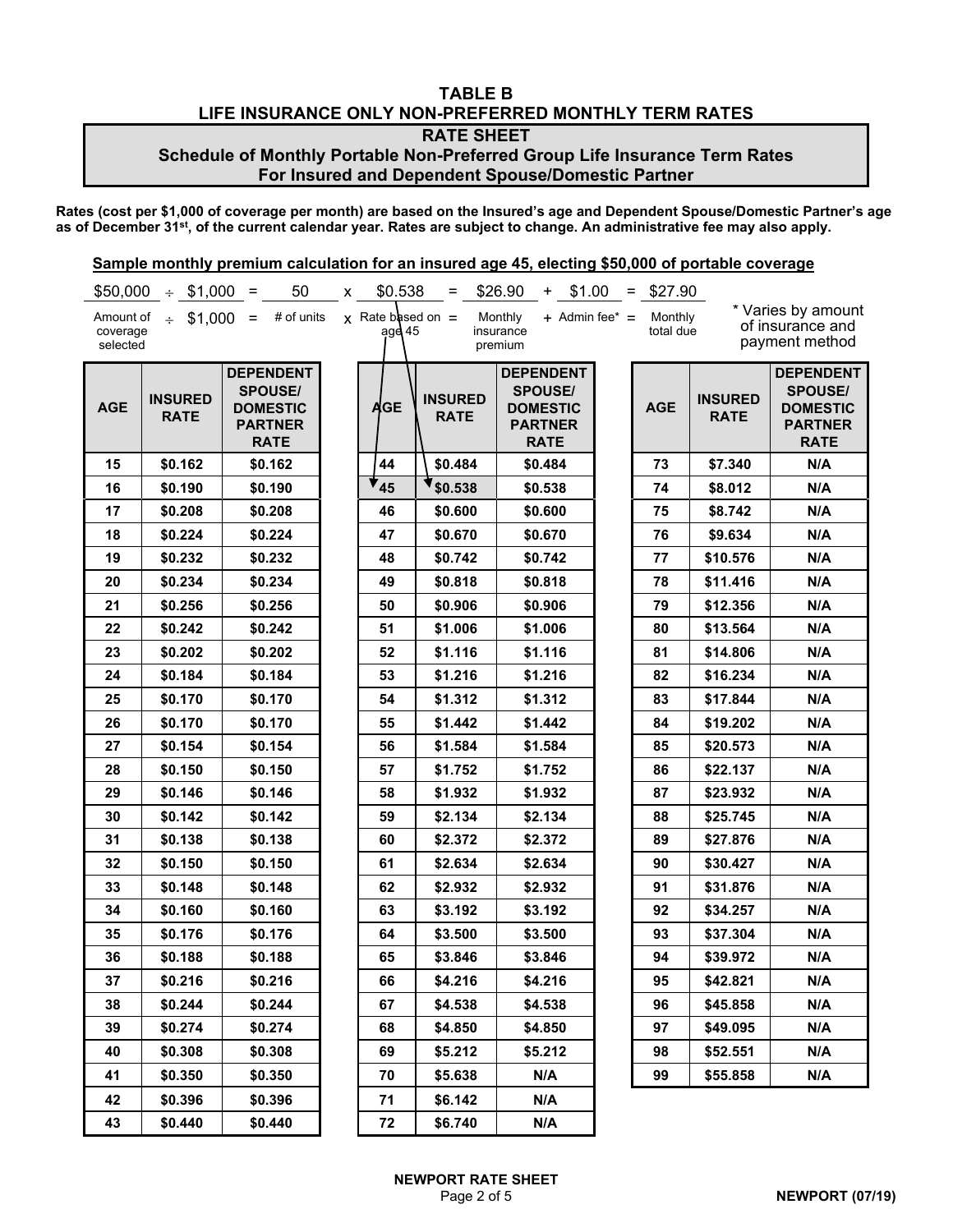### **TABLE C COMBINED LIFE & AD&D INSURANCE PREFERRED MONTHLY TERM RATES RATE SHEET Schedule of Combined Monthly Portable Preferred Group Life and AD&D Insurance**

**Term Rates For Insured and Dependent Spouse/Domestic Partner**

**Rates (cost per \$1,000 of coverage per month) are based on the Insured's age and Dependent Spouse/Domestic Partner's age as of December 31st, of the current calendar year. Rates are subject to change. An administrative fee may also apply.**

| \$50,000                          | $\div$ \$1,000 =              | 50                                                                                     | x | \$0.185                           | $=$                           | \$9.25<br>\$1.00<br>$+$                                                                | $=$ \$10.25          |                               |                                                                                        |
|-----------------------------------|-------------------------------|----------------------------------------------------------------------------------------|---|-----------------------------------|-------------------------------|----------------------------------------------------------------------------------------|----------------------|-------------------------------|----------------------------------------------------------------------------------------|
| Amount of<br>coverage<br>selected |                               | $\div$ \$1,000 = # of units                                                            |   | $x$ Rate based on $=$<br>age $45$ |                               | $+$ Admin fee* $=$<br>Monthly<br>insurance<br>premium                                  | Monthly<br>total due |                               | * Varies by amount<br>of insurance and<br>payment method                               |
| <b>AGE</b>                        | <b>INSURED</b><br><b>RATE</b> | <b>DEPENDENT</b><br><b>SPOUSE/</b><br><b>DOMESTIC</b><br><b>PARTNER</b><br><b>RATE</b> |   | <b>AGE</b>                        | <b>INSURED</b><br><b>RATE</b> | <b>DEPENDENT</b><br><b>SPOUSE/</b><br><b>DOMESTIC</b><br><b>PARTNER</b><br><b>RATE</b> | <b>AGE</b>           | <b>INSURED</b><br><b>RATE</b> | <b>DEPENDENT</b><br><b>SPOUSE/</b><br><b>DOMESTIC</b><br><b>PARTNER</b><br><b>RATE</b> |
| 15                                | \$0.085                       | \$0.075                                                                                |   | 44                                | \$0.173                       | \$0.163                                                                                | 73                   | \$2.640                       | N/A                                                                                    |
| 16                                | \$0.085                       | \$0.075                                                                                |   | $\mathbf{v}_{45}$                 | \$0.185                       | \$0.175                                                                                | 74                   | \$2.853                       | N/A                                                                                    |
| 17                                | \$0.085                       | \$0.075                                                                                |   | 46                                | \$0.198                       | \$0.188                                                                                | 75                   | \$3.082                       | N/A                                                                                    |
| 18                                | \$0.085                       | \$0.075                                                                                |   | 47                                | \$0.213                       | \$0.203                                                                                | 76                   | \$3.330                       | N/A                                                                                    |
| 19                                | \$0.085                       | \$0.075                                                                                |   | 48                                | \$0.229                       | \$0.219                                                                                | 77                   | \$3.599                       | N/A                                                                                    |
| 20                                | \$0.085                       | \$0.075                                                                                |   | 49                                | \$0.246                       | \$0.236                                                                                | 78                   | \$3.889                       | N/A                                                                                    |
| 21                                | \$0.085                       | \$0.075                                                                                |   | 50                                | \$0.265                       | \$0.255                                                                                | 79                   | \$4.203                       | N/A                                                                                    |
| 22                                | \$0.085                       | \$0.075                                                                                |   | 51                                | \$0.296                       | \$0.286                                                                                | 80                   | \$4.495                       | N/A                                                                                    |
| 23                                | \$0.085                       | \$0.075                                                                                |   | 52                                | \$0.330                       | \$0.320                                                                                | 81                   | \$4.945                       | N/A                                                                                    |
| 24                                | \$0.085                       | \$0.075                                                                                |   | 53                                | \$0.370                       | \$0.360                                                                                | 82                   | \$5.445                       | N/A                                                                                    |
| 25                                | \$0.095                       | \$0.085                                                                                |   | 54                                | \$0.414                       | \$0.404                                                                                | 83                   | \$5.995                       | N/A                                                                                    |
| 26                                | \$0.095                       | \$0.085                                                                                |   | 55                                | \$0.465                       | \$0.455                                                                                | 84                   | \$6.595                       | N/A                                                                                    |
| 27                                | \$0.095                       | \$0.085                                                                                |   | 56                                | \$0.503                       | \$0.493                                                                                | 85                   | \$7.255                       | N/A                                                                                    |
| 28                                | \$0.095                       | \$0.085                                                                                |   | 57                                | \$0.545                       | \$0.535                                                                                | 86                   | \$7.985                       | N/A                                                                                    |
| 29                                | \$0.095                       | \$0.085                                                                                |   | 58                                | \$0.591                       | \$0.581                                                                                | 87                   | \$8.795                       | N/A                                                                                    |
| 30                                | \$0.115                       | \$0.105                                                                                |   | 59                                | \$0.641                       | \$0.631                                                                                | 88                   | \$9.685                       | N/A                                                                                    |
| 31                                | \$0.115                       | \$0.105                                                                                |   | 60                                | \$0.695                       | \$0.685                                                                                | 89                   | \$10.665                      | N/A                                                                                    |
| 32                                | \$0.115                       | \$0.105                                                                                |   | 61                                | \$0.787                       | \$0.777                                                                                | 90                   | \$11.745                      | N/A                                                                                    |
| 33                                | \$0.115                       | \$0.105                                                                                |   | 62                                | \$0.893                       | \$0.883                                                                                | 91                   | \$12.935                      | N/A                                                                                    |
| 34                                | \$0.115                       | \$0.105                                                                                |   | 63                                | \$1.012                       | \$1.002                                                                                | 92                   | \$14.225                      | N/A                                                                                    |
| 35                                | \$0.125                       | \$0.115                                                                                |   | 64                                | \$1.149                       | \$1.139                                                                                | 93                   | \$15.665                      | N/A                                                                                    |
| 36                                | \$0.125                       | \$0.115                                                                                |   | 65                                | \$1.305                       | \$1.295                                                                                | 94                   | \$17.245                      | N/A                                                                                    |
| 37                                | \$0.125                       | \$0.115                                                                                |   | 66                                | \$1.434                       | \$1.424                                                                                | 95                   | \$18.985                      | N/A                                                                                    |
| 38                                | \$0.125                       | \$0.115                                                                                |   | 67                                | \$1.576                       | \$1.566                                                                                | 96                   | \$20.905                      | N/A                                                                                    |
| 39                                | \$0.125                       | \$0.115                                                                                |   | 68                                | \$1.733                       | \$1.723                                                                                | 97                   | \$23.025                      | N/A                                                                                    |
| 40                                | \$0.135                       | \$0.125                                                                                |   | 69                                | \$1.905                       | \$1.895                                                                                | 98                   | \$25.355                      | N/A                                                                                    |
| 41                                | \$0.143                       | \$0.133                                                                                |   | 70                                | \$2.095                       | N/A                                                                                    | 99                   | \$27.915                      | N/A                                                                                    |
| 42                                | \$0.153                       | \$0.143                                                                                |   | 71                                | \$2.263                       | N/A                                                                                    |                      |                               |                                                                                        |
| 43                                | \$0.163                       | \$0.153                                                                                |   | 72                                | \$2.444                       | N/A                                                                                    |                      |                               |                                                                                        |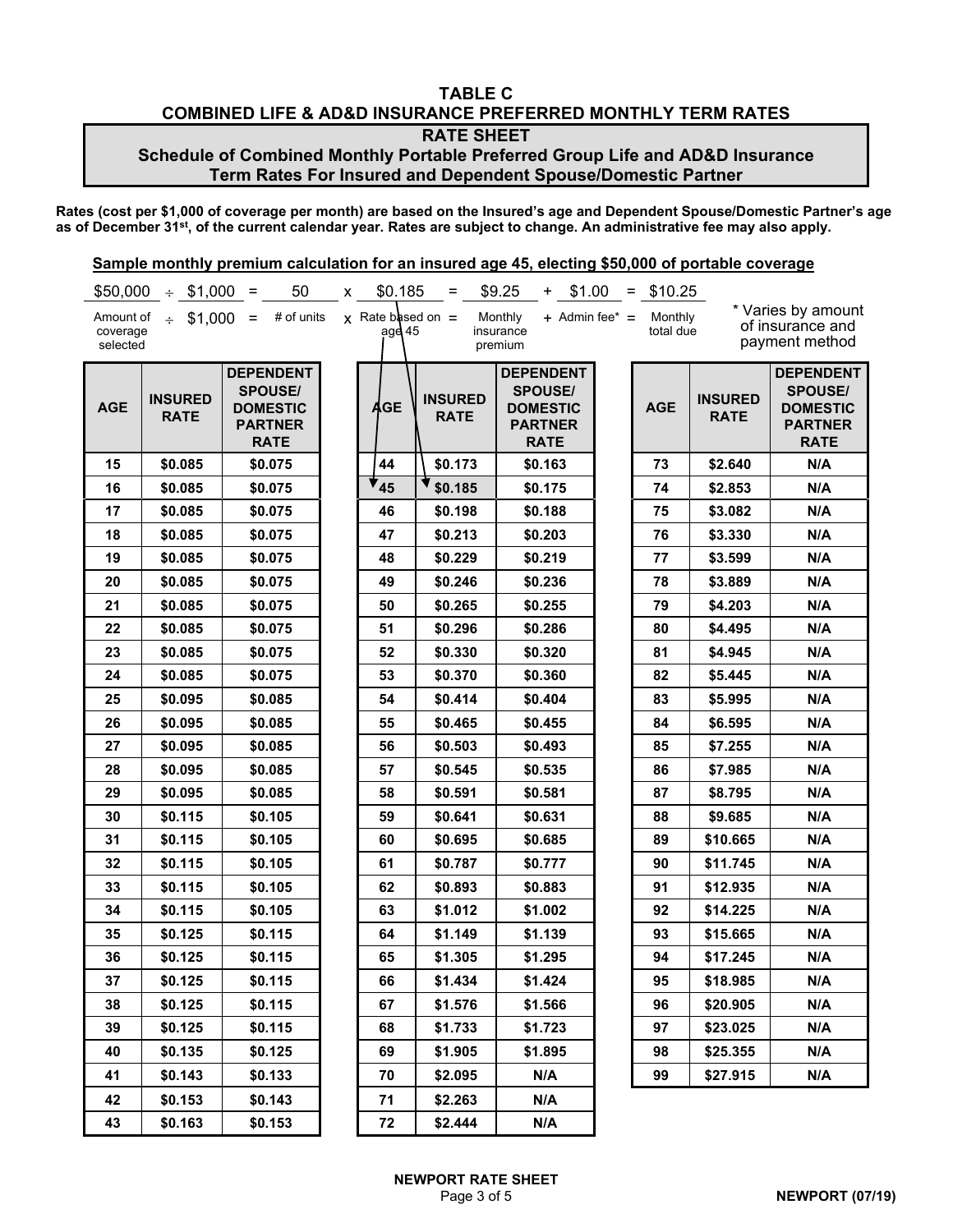## **TABLE D COMBINED LIFE & AD&D INSURANCE NON-PREFERRED MONTHLY TERM RATES**

**RATE SHEET**

### **Schedule of Combined Monthly Portable Non-Preferred Group Life and AD&D Insurance Term Rates For Insured and Dependent Spouse/Domestic Partner**

**Rates (cost per \$1,000 of coverage per month) are based on the Insured's age and Dependent Spouse/Domestic Partner's age as of December 31st, of the current calendar year. Rates are subject to change. An administrative fee may also apply.**

|                                   | $$50,000 \div $1,000$         | 50<br>$\equiv$                                                                         | X. | \$0.573                         | $=$                           | \$28.65<br>\$1.00<br>+                                                                 | $\equiv$ | \$29.65              |                               |                                                                                        |
|-----------------------------------|-------------------------------|----------------------------------------------------------------------------------------|----|---------------------------------|-------------------------------|----------------------------------------------------------------------------------------|----------|----------------------|-------------------------------|----------------------------------------------------------------------------------------|
| Amount of<br>coverage<br>selected |                               | $\div$ \$1,000 = # of units                                                            |    | $x$ Rate based on =<br>age $45$ |                               | Monthly<br>$+$ Admin fee* $=$<br>insurance<br>premium                                  |          | Monthly<br>total due |                               | * Varies by amount<br>of insurance and<br>payment method                               |
| <b>AGE</b>                        | <b>INSURED</b><br><b>RATE</b> | <b>DEPENDENT</b><br><b>SPOUSE/</b><br><b>DOMESTIC</b><br><b>PARTNER</b><br><b>RATE</b> |    | <b>AGE</b>                      | <b>INSURED</b><br><b>RATE</b> | <b>DEPENDENT</b><br><b>SPOUSE/</b><br><b>DOMESTIC</b><br><b>PARTNER</b><br><b>RATE</b> |          | <b>AGE</b>           | <b>INSURED</b><br><b>RATE</b> | <b>DEPENDENT</b><br><b>SPOUSE/</b><br><b>DOMESTIC</b><br><b>PARTNER</b><br><b>RATE</b> |
| 15                                | \$0.197                       | \$0.187                                                                                |    | 44                              | \$0.519                       | \$0.509                                                                                |          | 73                   | \$7.375                       | N/A                                                                                    |
| 16                                | \$0.225                       | \$0.215                                                                                |    | $\mathbf{r}_{45}$               | \$0.573                       | \$0.563                                                                                |          | 74                   | \$8.047                       | N/A                                                                                    |
| 17                                | \$0.243                       | \$0.233                                                                                |    | 46                              | \$0.635                       | \$0.625                                                                                |          | 75                   | \$8.777                       | N/A                                                                                    |
| 18                                | \$0.259                       | \$0.249                                                                                |    | 47                              | \$0.705                       | \$0.695                                                                                |          | 76                   | \$9.669                       | N/A                                                                                    |
| 19                                | \$0.267                       | \$0.257                                                                                |    | 48                              | \$0.777                       | \$0.767                                                                                |          | 77                   | \$10.611                      | N/A                                                                                    |
| 20                                | \$0.269                       | \$0.259                                                                                |    | 49                              | \$0.853                       | \$0.843                                                                                |          | 78                   | \$11.451                      | N/A                                                                                    |
| 21                                | \$0.291                       | \$0.281                                                                                |    | 50                              | \$0.941                       | \$0.931                                                                                |          | 79                   | \$12.391                      | N/A                                                                                    |
| 22                                | \$0.277                       | \$0.267                                                                                |    | 51                              | \$1.041                       | \$1.031                                                                                |          | 80                   | \$13.599                      | N/A                                                                                    |
| 23                                | \$0.237                       | \$0.227                                                                                |    | 52                              | \$1.151                       | \$1.141                                                                                |          | 81                   | \$14.841                      | N/A                                                                                    |
| 24                                | \$0.219                       | \$0.209                                                                                |    | 53                              | \$1.251                       | \$1.241                                                                                |          | 82                   | \$16.269                      | N/A                                                                                    |
| 25                                | \$0.205                       | \$0.195                                                                                |    | 54                              | \$1.347                       | \$1.337                                                                                |          | 83                   | \$17.879                      | N/A                                                                                    |
| 26                                | \$0.205                       | \$0.195                                                                                |    | 55                              | \$1.477                       | \$1.467                                                                                |          | 84                   | \$19.237                      | N/A                                                                                    |
| 27                                | \$0.189                       | \$0.179                                                                                |    | 56                              | \$1.619                       | \$1.609                                                                                |          | 85                   | \$20.608                      | N/A                                                                                    |
| 28                                | \$0.185                       | \$0.175                                                                                |    | 57                              | \$1.787                       | \$1.777                                                                                |          | 86                   | \$22.172                      | N/A                                                                                    |
| 29                                | \$0.181                       | \$0.171                                                                                |    | 58                              | \$1.967                       | \$1.957                                                                                |          | 87                   | \$23.967                      | N/A                                                                                    |
| 30                                | \$0.177                       | \$0.167                                                                                |    | 59                              | \$2.169                       | \$2.159                                                                                |          | 88                   | \$25.780                      | N/A                                                                                    |
| 31                                | \$0.173                       | \$0.163                                                                                |    | 60                              | \$2.407                       | \$2.397                                                                                |          | 89                   | \$27.911                      | N/A                                                                                    |
| 32                                | \$0.185                       | \$0.175                                                                                |    | 61                              | \$2.669                       | \$2.659                                                                                |          | 90                   | \$30.462                      | N/A                                                                                    |
| 33                                | \$0.183                       | \$0.173                                                                                |    | 62                              | \$2.967                       | \$2.957                                                                                |          | 91                   | \$31.911                      | N/A                                                                                    |
| 34                                | \$0.195                       | \$0.185                                                                                |    | 63                              | \$3.227                       | \$3.217                                                                                |          | 92                   | \$34.292                      | N/A                                                                                    |
| 35                                | \$0.211                       | \$0.201                                                                                |    | 64                              | \$3.535                       | \$3.525                                                                                |          | 93                   | \$37.339                      | N/A                                                                                    |
| 36                                | \$0.223                       | \$0.213                                                                                |    | 65                              | \$3.881                       | \$3.871                                                                                |          | 94                   | \$40.007                      | N/A                                                                                    |
| 37                                | \$0.251                       | \$0.241                                                                                |    | 66                              | \$4.251                       | \$4.241                                                                                |          | 95                   | \$42.856                      | N/A                                                                                    |
| 38                                | \$0.279                       | \$0.269                                                                                |    | 67                              | \$4.573                       | \$4.563                                                                                |          | 96                   | \$45.893                      | N/A                                                                                    |
| 39                                | \$0.309                       | \$0.299                                                                                |    | 68                              | \$4.885                       | \$4.875                                                                                |          | 97                   | \$49.130                      | N/A                                                                                    |
| 40                                | \$0.343                       | \$0.333                                                                                |    | 69                              | \$5.247                       | \$5.237                                                                                |          | 98                   | \$52.586                      | N/A                                                                                    |
| 41                                | \$0.385                       | \$0.375                                                                                |    | 70                              | \$5.673                       | N/A                                                                                    |          | 99                   | \$55,893                      | N/A                                                                                    |
| 42                                | \$0.431                       | \$0.421                                                                                |    | 71                              | \$6.177                       | N/A                                                                                    |          |                      |                               |                                                                                        |
| 43                                | \$0.475                       | \$0.465                                                                                |    | 72                              | \$6.775                       | N/A                                                                                    |          |                      |                               |                                                                                        |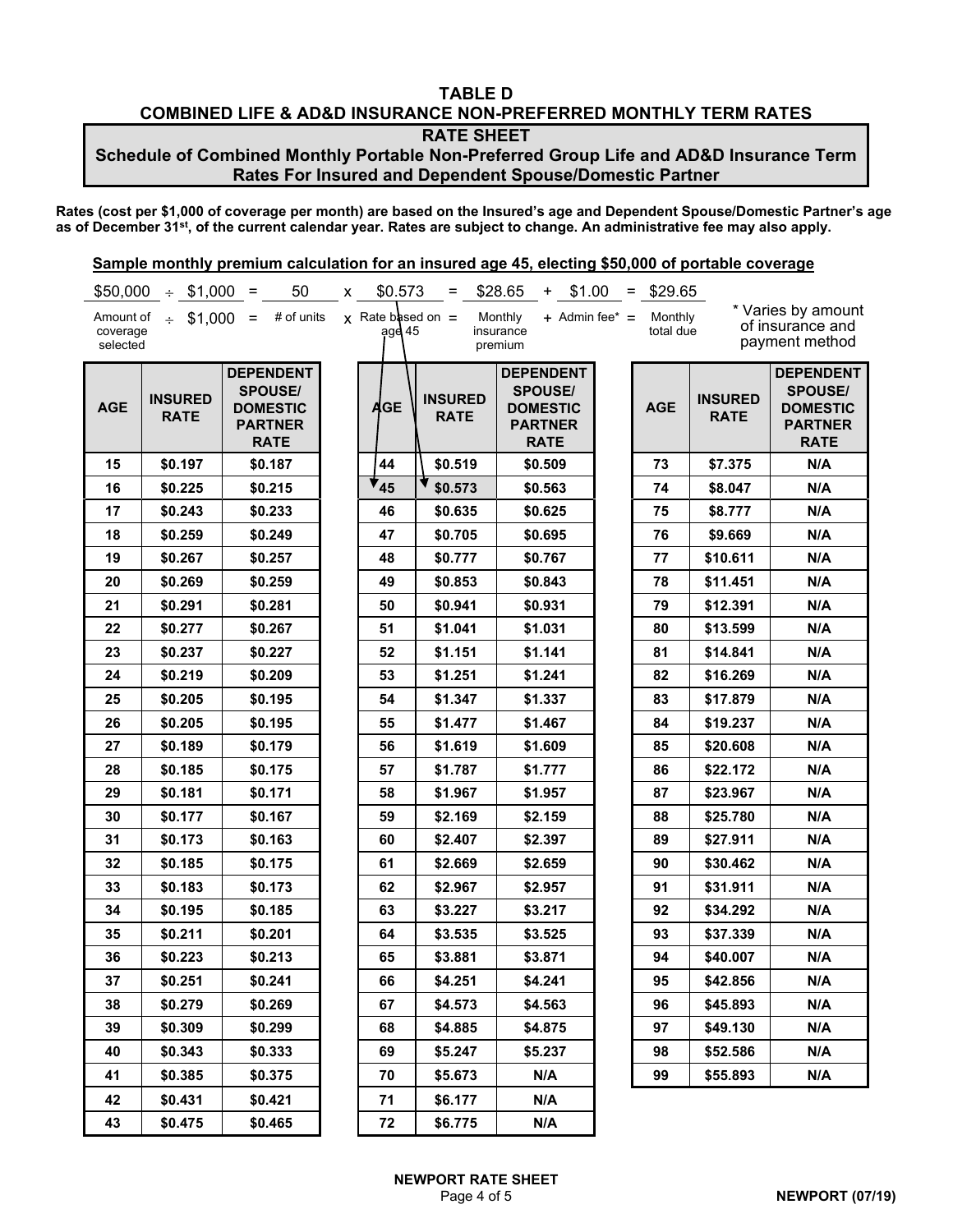### **RATE SHEET Schedule of Monthly Portable Group Life and AD&D Insurance Term Rates For Insured and Dependents**

### **TABLE E CHILD MONTHLY TERM RATES**

**Table E – Sample monthly premium calculation for child(ren) only. An administrative fee will not be charged for the child coverage if you also port your term life insurance. However if only the child(ren) coverage is ported a \$3.00 per statement administrative fee will be charged.**

| $$10,000 \div $1,000 =$                        |        |         | 10                                 | X | \$0.162 | $=$                                                       | \$1.62             |                                                                                   |  |
|------------------------------------------------|--------|---------|------------------------------------|---|---------|-----------------------------------------------------------|--------------------|-----------------------------------------------------------------------------------|--|
| Amount of<br>coverage<br>selected per<br>child | $\div$ | \$1,000 | $=$ # of units per $\chi$<br>child |   | Rate    |                                                           | Monthly<br>premium |                                                                                   |  |
|                                                |        |         | <b>AGE</b>                         |   |         | <b>LIFE</b><br><b>DEPENDENT</b><br><b>CHILD(REN) RATE</b> |                    | <b>COMBINED LIFE &amp; AD&amp;D</b><br><b>DEPENDENT</b><br><b>CHILD(REN) RATE</b> |  |
|                                                |        |         | N/A                                |   |         | \$0.162                                                   |                    | \$0.209                                                                           |  |

**Please Note: Each child is covered for the same premium regardless of the number of children covered under the certificate. For Instance, using the example above, if you have one child covered for \$10,000, the amount of premium per month is \$1.62. If you have 5 children, each child is covered for \$10,000, but the amount of premium per month is still \$1.62. A billing fee may also apply.**

### **TABLE F AD&D INSURANCE ONLY MONTHLY TERM RATES**

**Table F – Sample monthly premium calculation of AD&D Premium For Insured Only. An administrative fee will not be charged for AD&D coverage if you also port your term life insurance. However if only AD&D coverage is ported a \$3.00 per statement administrative fee will be charged.**

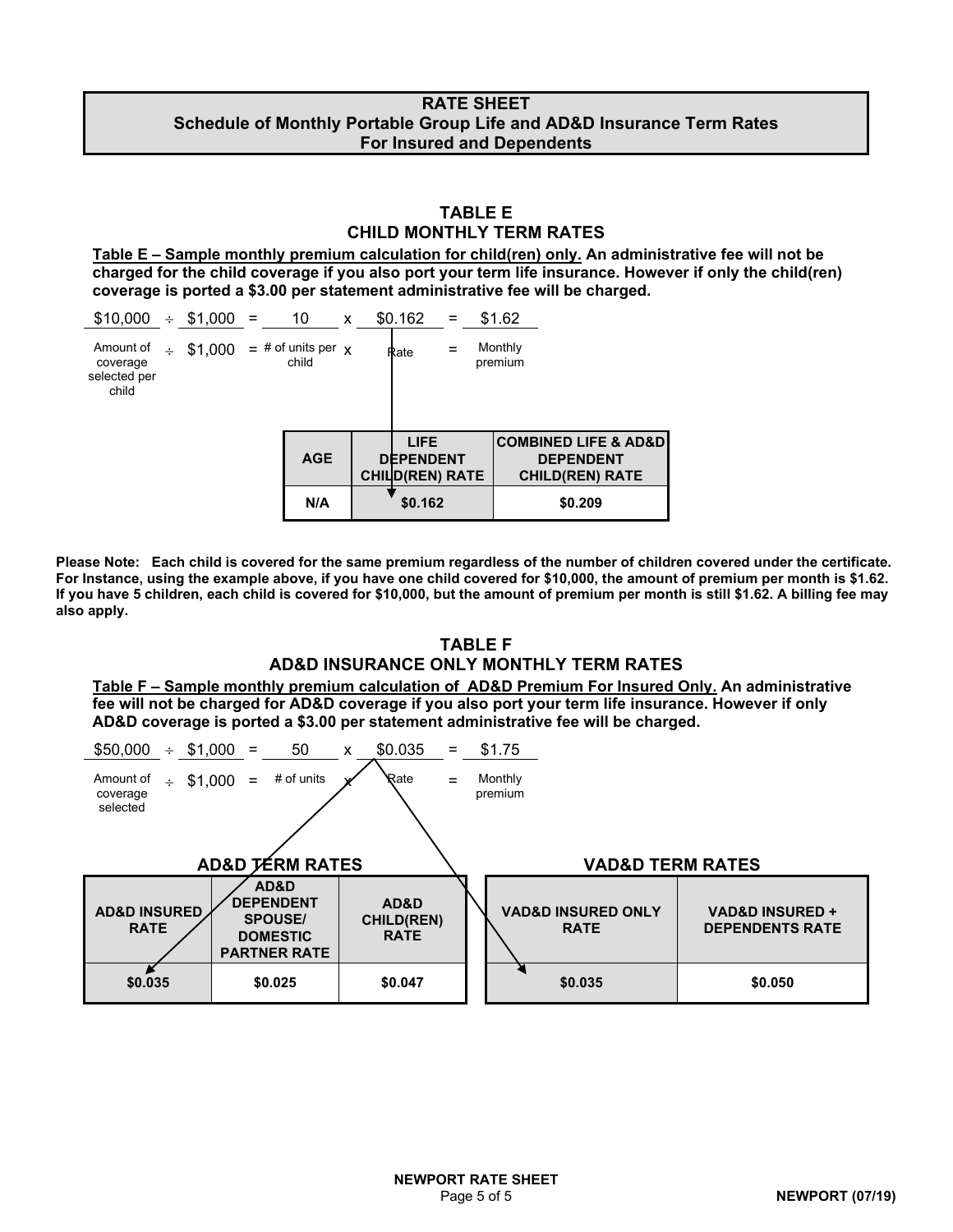## **INSTRUCTIONS**

### FOR THE **STATEMENT OF HEALTH** FORM AND THE **AUTHORIZATION** FORM THAT FOLLOW THIS SECTION

#### **INSTRUCTIONS TO THE EMPLOYEE**

1. Fill in your name and Social Security # on the Statement of Health form. The Employee's Name and the Employee's Social Security # must appear on the form. 2. Give the forms to the Proposed Insured to complete and send to MetLife.

**INSTRUCTIONS TO THE PROPOSED INSURED** (The Proposed Insured is the person for whom insurance is being requested. The Proposed Insured may be the Employee or the Employee's Spouse/Domestic Partner.) A separate Statement of Health form must be completed by each Proposed Insured. Based on the enrollment form submitted by the Employee, a Statement of Health form is required to complete the employee's request for group insurance coverage for you, the Proposed Insured.

- 1. Complete the Statement of Health form and sign where indicated by an arrow.
- 2. Sign the Authorization form where indicated by an arrow.
- 3. After completion, make a copy of both completed forms for your records and FAX, MAIL or EMAIL the original forms to the address at the right.

MetLife Recordkeeping and Enrollment Services P.O. Box 14401 Lexington, KY 40512-4401

For questions, call MetLife at 1-800-638-6420, prompt 1 (Statement of Health Unit) or email us at [eoi@metlife.com.](mailto:eoi@metlife.com)

Note: Additional medical information may be required after MetLife's initial review of a completed Statement of Health form. The additional information requested may be a physical examination, paramedical exam, or an Attending Physician Report. Correspondence will be sent within ten days by MetLife or our approved vendor. Incomplete forms will be returned to you for completion.

Some services in connection with your coverage may be performed by our affiliates, MetLife Global Operations Support Center Private Limited and MetLife Services and Solutions, LLC., unless prohibited by state or local law or by mutual agreement with the group customer. These service arrangements in no way alter Metropolitan Life Insurance Company's obligation to you. Your coverage will continue to be administered in accordance with Metropolitan Life Insurance Company's policies and procedures.

# **STATEMENT OF HEALTH FORM Metropolitan Life Insurance Company, New York, NY 10166**



| <b>GROUP CUSTOMER INFORMATION.</b>                                             |                  |                 |       |          |  |  |  |
|--------------------------------------------------------------------------------|------------------|-----------------|-------|----------|--|--|--|
| Name of Group Customer/Employer/Association                                    | Group Customer # |                 |       |          |  |  |  |
| Trustee of the MetLife Group Life and Health Insurance Program Trust<br>123470 |                  |                 |       |          |  |  |  |
| <b>Street Address</b>                                                          | City             |                 | State | Zip Code |  |  |  |
| 500 Delaware Ave., 11 <sup>th</sup> floor                                      |                  | <b>Delaware</b> | 19801 |          |  |  |  |
|                                                                                |                  |                 |       |          |  |  |  |
| <b>EMBLOVEE INFORMATION</b> (To be Completed by the Employee)                  |                  |                 |       |          |  |  |  |

## **EMPLOYEE INFORMATION (To be Completed by the Employee)**

Name of Employee (First, Middle, Last) Social Security # of Employee Social Security # of Employee

| YOUR INFORMATION (To be Completed by the Proposed Insured) |                 |              |      |               |                          |  |                         |          |        |
|------------------------------------------------------------|-----------------|--------------|------|---------------|--------------------------|--|-------------------------|----------|--------|
| Name (First, Middle, Last)                                 |                 |              |      |               | Relationship to Employee |  |                         |          | Male   |
|                                                            |                 |              |      |               | Self                     |  | Spouse/Domestic Partner |          | Female |
| <b>Street Address</b>                                      |                 |              | City |               |                          |  | State                   | Zip Code |        |
|                                                            |                 |              |      |               |                          |  |                         |          |        |
| Date of Birth (MM/DD/YYYY)                                 | Daytime Phone # | Home Phone # |      | Email Address |                          |  |                         |          |        |

*(The form number above applies to residents of all states except as follows: Form number* **GEF09-1** *applies to residents of Montana*; **GEF02-1**

**ADM** *applies to residents of Connecticut, North Dakota and Utah)*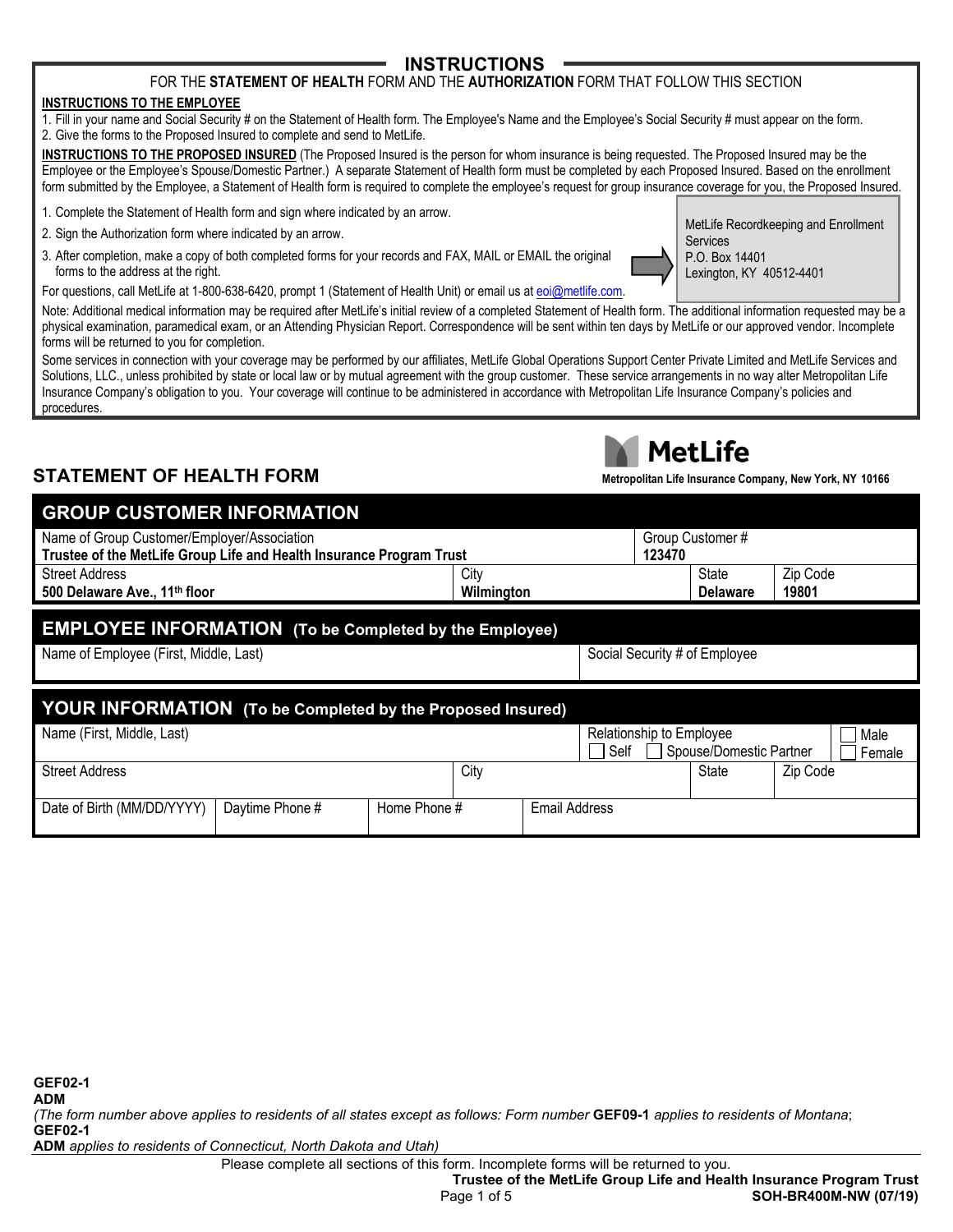**Metropolitan Life Insurance Company, New York, NY 10166**

**MetLife** 

# **HEALTH INFORMATION**

### **SECTION 1**

|    | Employee's Name<br>Employee's Social Security/Identification #                                                                                                                                                                                                                                                                                                                                                                                                                                                                                                                                                                                                                                   |             |    |
|----|--------------------------------------------------------------------------------------------------------------------------------------------------------------------------------------------------------------------------------------------------------------------------------------------------------------------------------------------------------------------------------------------------------------------------------------------------------------------------------------------------------------------------------------------------------------------------------------------------------------------------------------------------------------------------------------------------|-------------|----|
|    | 1. Your height ___ feet ___ inches Your weight ____ pounds                                                                                                                                                                                                                                                                                                                                                                                                                                                                                                                                                                                                                                       | Yes         | No |
|    |                                                                                                                                                                                                                                                                                                                                                                                                                                                                                                                                                                                                                                                                                                  |             |    |
|    |                                                                                                                                                                                                                                                                                                                                                                                                                                                                                                                                                                                                                                                                                                  |             |    |
|    |                                                                                                                                                                                                                                                                                                                                                                                                                                                                                                                                                                                                                                                                                                  |             |    |
|    |                                                                                                                                                                                                                                                                                                                                                                                                                                                                                                                                                                                                                                                                                                  | $\Box$      |    |
|    | 5. In the past 5 years, have you received medical treatment or counseling by a physician or other health care provider for, or been<br>advised by a physician or other health care provider to discontinue, the use of alcohol or prescribed or non-prescribed drugs?                                                                                                                                                                                                                                                                                                                                                                                                                            | П           |    |
|    | 6. In the past 5 years, have you been convicted of driving while intoxicated or under the influence of alcohol and/or any drug?<br>If "yes", specify "date(s) of conviction(s) (month/day/year)                                                                                                                                                                                                                                                                                                                                                                                                                                                                                                  |             |    |
|    | 7. Have you had any application for life, accidental death and dismemberment or disability insurance declined postponed<br>withdrawn $\Box$ rated $\Box$ modified or $\Box$ issued other than as applied for? Indicate reason $\Box$                                                                                                                                                                                                                                                                                                                                                                                                                                                             | 8<br>8<br>0 |    |
|    | 8. Are you now receiving or applying for any disability benefits, including workers' compensation?                                                                                                                                                                                                                                                                                                                                                                                                                                                                                                                                                                                               |             |    |
|    | 9. Have you been Hospitalized as defined below (not including well-baby delivery) in the past 90 days?<br>Hospitalized means admission for inpatient care in a hospital; receipt of care in a hospice facility, intermediate care facility, or long<br>term care facility; or receipt of the following treatment wherever performed: chemotherapy, radiation therapy, or dialysis.<br>10. For residents of all states except CT, please answer the following question: Have you ever been diagnosed or treated by a<br>physician or other health care provider for Acquired Immunodeficiency Syndrome (AIDS), AIDS Related Complex (ARC) or the<br>Human Immunodeficiency Virus (HIV) infection? |             |    |
|    | For CT residents, please answer the following question: To the best of your knowledge and belief, have you ever been<br>diagnosed or treated by a physician or other health care provider for Acquired Immunodeficiency Syndrome (AIDS), AIDS Related<br>Complex (ARC) or the Human Immunodeficiency Virus (HIV) infection?                                                                                                                                                                                                                                                                                                                                                                      |             |    |
|    | 11. Have you ever been diagnosed, treated or given medical advice by a physician or other health care provider for:                                                                                                                                                                                                                                                                                                                                                                                                                                                                                                                                                                              |             |    |
| а. |                                                                                                                                                                                                                                                                                                                                                                                                                                                                                                                                                                                                                                                                                                  |             |    |
| b. | stroke or circulatory disorder? Indicate type example and the stroke or circulatory disorder? Indicate type                                                                                                                                                                                                                                                                                                                                                                                                                                                                                                                                                                                      |             |    |
| C. | high blood pressure?                                                                                                                                                                                                                                                                                                                                                                                                                                                                                                                                                                                                                                                                             |             |    |
| d. |                                                                                                                                                                                                                                                                                                                                                                                                                                                                                                                                                                                                                                                                                                  |             |    |
| е. |                                                                                                                                                                                                                                                                                                                                                                                                                                                                                                                                                                                                                                                                                                  |             |    |
| f. | diabetes? Your age at diagnosis? <u>□</u> □ Check if insulin treated                                                                                                                                                                                                                                                                                                                                                                                                                                                                                                                                                                                                                             |             |    |
| g. |                                                                                                                                                                                                                                                                                                                                                                                                                                                                                                                                                                                                                                                                                                  |             |    |
| h. |                                                                                                                                                                                                                                                                                                                                                                                                                                                                                                                                                                                                                                                                                                  |             |    |
| i. |                                                                                                                                                                                                                                                                                                                                                                                                                                                                                                                                                                                                                                                                                                  |             |    |
| k. | memory loss? Indicate type<br><u> 1989 - Johann Barnett, fransk politiker (</u><br>epilepsy, paralysis, seizures, dizziness or other neurological disorder?<br>Specify date of last seizure (month/year) ______ Indicate type                                                                                                                                                                                                                                                                                                                                                                                                                                                                    |             |    |
| I. |                                                                                                                                                                                                                                                                                                                                                                                                                                                                                                                                                                                                                                                                                                  |             |    |
| m. |                                                                                                                                                                                                                                                                                                                                                                                                                                                                                                                                                                                                                                                                                                  |             |    |
| n. |                                                                                                                                                                                                                                                                                                                                                                                                                                                                                                                                                                                                                                                                                                  |             |    |
| 0. |                                                                                                                                                                                                                                                                                                                                                                                                                                                                                                                                                                                                                                                                                                  |             |    |
| p. |                                                                                                                                                                                                                                                                                                                                                                                                                                                                                                                                                                                                                                                                                                  |             |    |
| q. |                                                                                                                                                                                                                                                                                                                                                                                                                                                                                                                                                                                                                                                                                                  |             |    |
| r. |                                                                                                                                                                                                                                                                                                                                                                                                                                                                                                                                                                                                                                                                                                  |             |    |
| S. |                                                                                                                                                                                                                                                                                                                                                                                                                                                                                                                                                                                                                                                                                                  |             |    |
| t. |                                                                                                                                                                                                                                                                                                                                                                                                                                                                                                                                                                                                                                                                                                  |             |    |
| u. | sleep apnea? Indicate type                                                                                                                                                                                                                                                                                                                                                                                                                                                                                                                                                                                                                                                                       |             |    |

**HEA**

*(The form number above applies to residents of all states except as follows: Form number* **GEF09-1** *applies to residents of Montana*; **GEF09-1**

**HEA** *applies to residents of Connecticut, North Dakota and Utah)*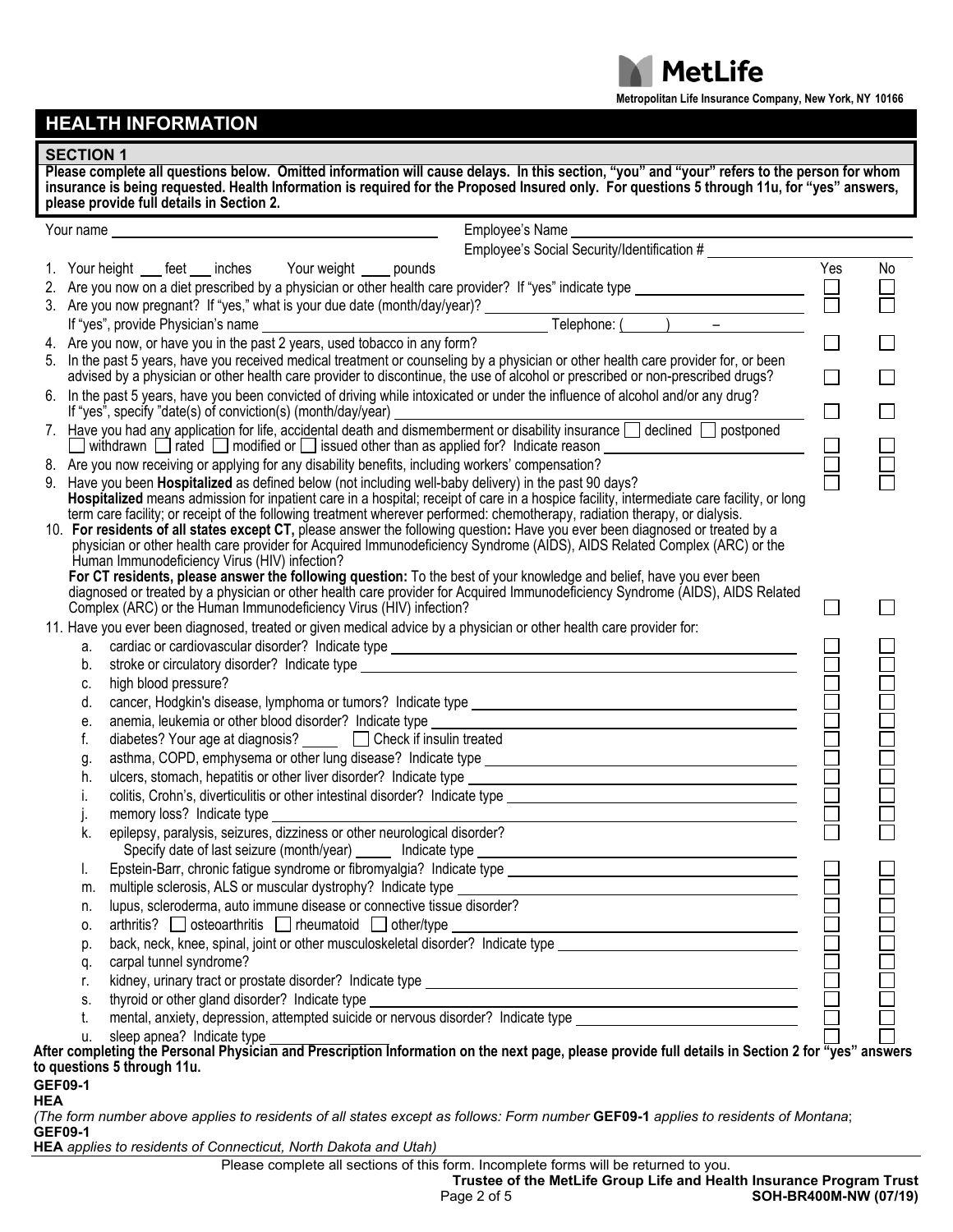**MetLife** 

**Metropolitan Life Insurance Company, New York, NY 10166**

| <b>Personal Physician Information</b>                                                                                                                                                                                      |                                     |                                                                                                                                                                                                                                |              |                        |  |  |  |  |
|----------------------------------------------------------------------------------------------------------------------------------------------------------------------------------------------------------------------------|-------------------------------------|--------------------------------------------------------------------------------------------------------------------------------------------------------------------------------------------------------------------------------|--------------|------------------------|--|--|--|--|
|                                                                                                                                                                                                                            |                                     |                                                                                                                                                                                                                                |              |                        |  |  |  |  |
|                                                                                                                                                                                                                            |                                     |                                                                                                                                                                                                                                |              | Telephone: $($ $)$ $-$ |  |  |  |  |
| Date of last visit (MM/DD/YYYY): 1 1                                                                                                                                                                                       |                                     | Reason for visit: _________                                                                                                                                                                                                    |              |                        |  |  |  |  |
| <b>Prescription Information</b>                                                                                                                                                                                            |                                     |                                                                                                                                                                                                                                |              |                        |  |  |  |  |
| Are you currently taking any prescribed medications? Thes Tho                                                                                                                                                              |                                     | If yes, list the medications.                                                                                                                                                                                                  |              |                        |  |  |  |  |
|                                                                                                                                                                                                                            |                                     |                                                                                                                                                                                                                                |              |                        |  |  |  |  |
|                                                                                                                                                                                                                            |                                     |                                                                                                                                                                                                                                |              |                        |  |  |  |  |
|                                                                                                                                                                                                                            |                                     |                                                                                                                                                                                                                                |              |                        |  |  |  |  |
|                                                                                                                                                                                                                            |                                     |                                                                                                                                                                                                                                |              |                        |  |  |  |  |
|                                                                                                                                                                                                                            |                                     |                                                                                                                                                                                                                                |              |                        |  |  |  |  |
| Address (Street, City, State, Zip Code):                                                                                                                                                                                   |                                     |                                                                                                                                                                                                                                |              |                        |  |  |  |  |
| Check here if you are attaching another sheet for any additional medications.                                                                                                                                              |                                     |                                                                                                                                                                                                                                |              |                        |  |  |  |  |
|                                                                                                                                                                                                                            |                                     |                                                                                                                                                                                                                                |              |                        |  |  |  |  |
| <b>SECTION 2</b><br>Please provide full details-below for each "Yes" answer to questions 5 through 11u in Section 1. If you need more space to provide full details,                                                       |                                     |                                                                                                                                                                                                                                |              |                        |  |  |  |  |
| attach a separate sheet with the information and sign and date it. Delays in processing your application may occur if complete details are not provided.<br>MetLife may contact you for additional or missing information. |                                     |                                                                                                                                                                                                                                |              |                        |  |  |  |  |
|                                                                                                                                                                                                                            |                                     | Check here if you are attaching another sheet.                                                                                                                                                                                 |              |                        |  |  |  |  |
|                                                                                                                                                                                                                            |                                     | Employee's Name experience and the state of the state of the state of the state of the state of the state of the state of the state of the state of the state of the state of the state of the state of the state of the state |              |                        |  |  |  |  |
| Your Date of Birth 11                                                                                                                                                                                                      |                                     |                                                                                                                                                                                                                                |              |                        |  |  |  |  |
| <b>Question Number</b><br>Condition/Diagnosis                                                                                                                                                                              |                                     | Please list any medication prescribed that you did not already identify in                                                                                                                                                     |              |                        |  |  |  |  |
|                                                                                                                                                                                                                            |                                     | the Prescription Information above.                                                                                                                                                                                            |              |                        |  |  |  |  |
|                                                                                                                                                                                                                            |                                     |                                                                                                                                                                                                                                |              |                        |  |  |  |  |
| Date of Diagnosis (Month/Year)                                                                                                                                                                                             | Date of Last Treatment (Month/Year) | <b>Type of Treatment</b>                                                                                                                                                                                                       |              |                        |  |  |  |  |
|                                                                                                                                                                                                                            |                                     |                                                                                                                                                                                                                                |              |                        |  |  |  |  |
| <b>Treating Health Professional</b>                                                                                                                                                                                        |                                     |                                                                                                                                                                                                                                |              |                        |  |  |  |  |
| Physician's Name: __________________                                                                                                                                                                                       |                                     |                                                                                                                                                                                                                                |              |                        |  |  |  |  |
| Date of last visit: _________________                                                                                                                                                                                      |                                     |                                                                                                                                                                                                                                |              |                        |  |  |  |  |
| Address<br>Street                                                                                                                                                                                                          | City                                |                                                                                                                                                                                                                                | <b>State</b> | <b>Zip Code</b>        |  |  |  |  |
| Telephone: ()                                                                                                                                                                                                              |                                     |                                                                                                                                                                                                                                |              |                        |  |  |  |  |
|                                                                                                                                                                                                                            |                                     | Please list any medication prescribed that you did not already identify in                                                                                                                                                     |              |                        |  |  |  |  |
| <b>Question Number</b><br>Condition/Diagnosis                                                                                                                                                                              |                                     | the Prescription Information above.                                                                                                                                                                                            |              |                        |  |  |  |  |
|                                                                                                                                                                                                                            |                                     |                                                                                                                                                                                                                                |              |                        |  |  |  |  |
| Date of Diagnosis (Month/Year)                                                                                                                                                                                             | Date of Last Treatment (Month/Year) | Type of Treatment                                                                                                                                                                                                              |              |                        |  |  |  |  |
|                                                                                                                                                                                                                            |                                     |                                                                                                                                                                                                                                |              |                        |  |  |  |  |
| <b>Treating Health Professional</b>                                                                                                                                                                                        |                                     |                                                                                                                                                                                                                                |              |                        |  |  |  |  |
| Physician's Name: Name:                                                                                                                                                                                                    |                                     |                                                                                                                                                                                                                                |              |                        |  |  |  |  |
| Date of last visit: <u>contract of</u> the state of last visit:                                                                                                                                                            |                                     | Reason for visit: Note that the state of the state of the state of the state of the state of the state of the state of the state of the state of the state of the state of the state of the state of the state of the state of |              |                        |  |  |  |  |
| Address                                                                                                                                                                                                                    |                                     |                                                                                                                                                                                                                                |              |                        |  |  |  |  |
| Street                                                                                                                                                                                                                     | City                                |                                                                                                                                                                                                                                | State        | Zip Code               |  |  |  |  |
| Telephone: (                                                                                                                                                                                                               |                                     |                                                                                                                                                                                                                                |              |                        |  |  |  |  |
| <b>GEF09-1</b><br><b>HEA</b>                                                                                                                                                                                               |                                     |                                                                                                                                                                                                                                |              |                        |  |  |  |  |
| (The form number above applies to residents of all states except as follows: Form number GEF09-1 applies to residents of Montana;<br><b>GEF09-1</b>                                                                        |                                     |                                                                                                                                                                                                                                |              |                        |  |  |  |  |

**HEA** *applies to residents of Connecticut, North Dakota and Utah)*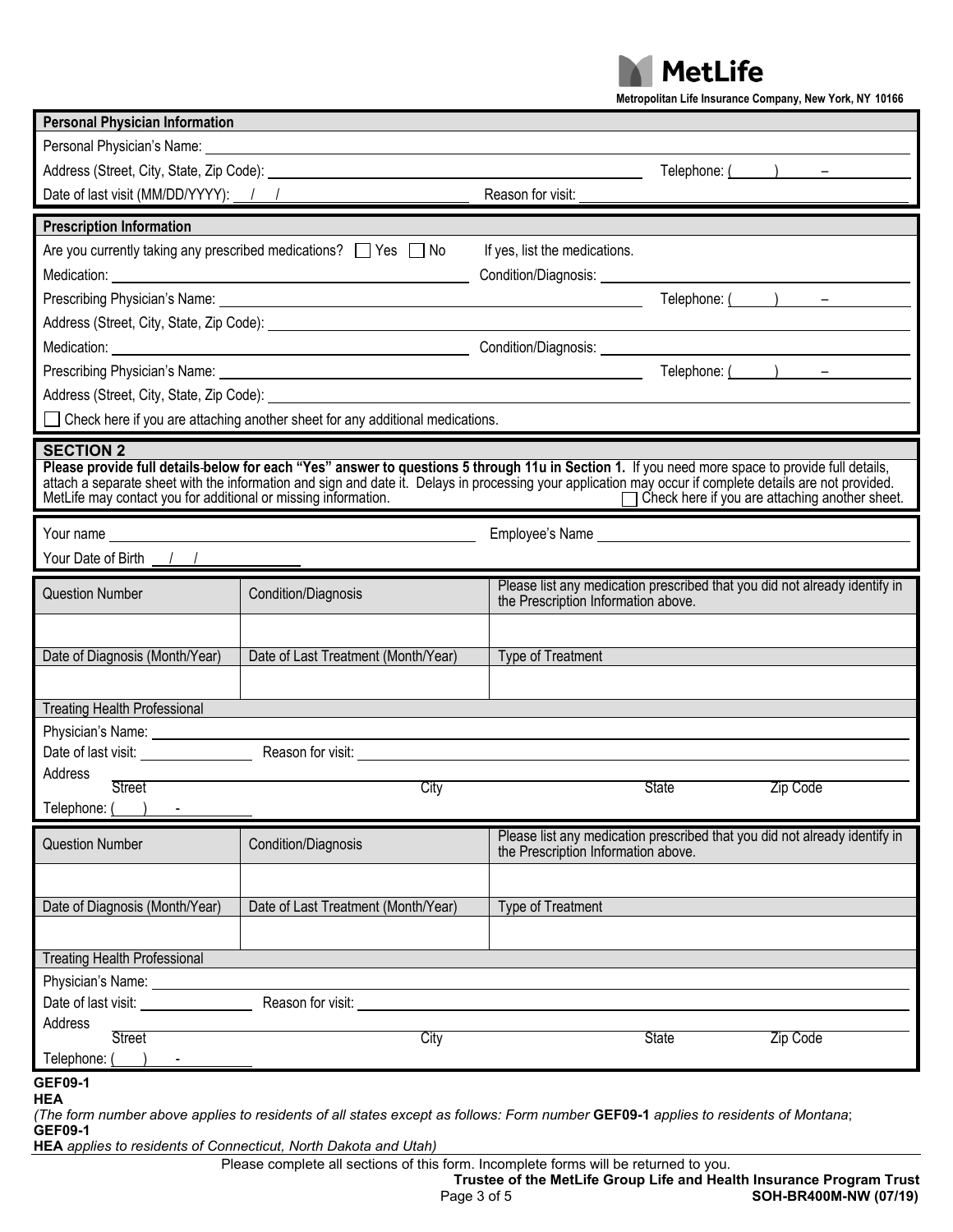

**Metropolitan Life Insurance Company, New York, NY 10166**

| <b>Question Number</b>              | Condition/Diagnosis                 | Please list any medication prescribed that you did not already identify in<br>the Prescription Information above. |
|-------------------------------------|-------------------------------------|-------------------------------------------------------------------------------------------------------------------|
|                                     |                                     |                                                                                                                   |
| Date of Diagnosis (Month/Year)      | Date of Last Treatment (Month/Year) | <b>Type of Treatment</b>                                                                                          |
|                                     |                                     |                                                                                                                   |
| <b>Treating Health Professional</b> |                                     |                                                                                                                   |
| Physician's Name:                   |                                     |                                                                                                                   |
| Date of last visit:                 | Reason for visit:                   |                                                                                                                   |
| Address                             |                                     |                                                                                                                   |
| <b>Street</b>                       | City                                | State<br>Zip Code                                                                                                 |
| Telephone:                          |                                     |                                                                                                                   |
| <b>GEF09-1</b>                      |                                     |                                                                                                                   |

**HEA**

*(The form number above applies to residents of all states except as follows: Form number* **GEF09-1** *applies to residents of Montana*; **GEF09-1**

**HEA** *applies to residents of Connecticut, North Dakota and Utah)*

### **FRAUD WARNINGS**

Before signing this Statement of Health form, please read the warning for the state where you reside and for the state where the contract under which you are applying for coverage was issued.

**Alabama, Arkansas, District of Columbia, Louisiana, Massachusetts, New Mexico, Ohio, Rhode Island and West Virginia**: Any person who knowingly presents a false or fraudulent claim for payment of a loss or benefit or knowingly presents false information in an application for insurance is guilty of a crime and may be subject to fines and confinement in prison.

**Colorado**: It is unlawful to knowingly provide false, incomplete or misleading facts or information to an insurance company for the purpose of defrauding or attempting to defraud the company. Penalties may include imprisonment, fines, denial of insurance and civil damages. Any insurance company or agent of an insurance company who knowingly provides false, incomplete, or misleading facts or information to a policyholder or claimant for the purpose of defrauding or attempting to defraud the policyholder or claimant with regard to a settlement or award payable from insurance proceeds shall be reported to

the Colorado Division of Insurance within the Department of Regulatory Agencies to the extent required by applicable law.

**Florida**: Any person who knowingly and with intent to injure, defraud or deceive any insurance company files a statement of claim or an application containing any false, incomplete or misleading information is guilty of a felony of the third degree.

**Kansas and Oregon**: Any person who knowingly presents a materially false statement in an application for insurance may be guilty of a criminal offense and may be subject to penalties under state law.

**Kentucky**: Any person who knowingly and with intent to defraud any insurance company or other person files an application for insurance containing any materially false information or conceals, for the purpose of misleading, information concerning any fact material thereto commits a fraudulent insurance act, which is a crime.

#### **Maine, Tennessee and Washington: It is a crime to knowingly provide false, incomplete or misleading information to an insurance company for the purpose of defrauding the company. Penalties may include imprisonment, fines or a denial of insurance benefits.**

**Maryland**: Any person who knowingly or willfully presents a false or fraudulent claim for payment of a loss or benefit or who knowingly or willfully presents false information in an application for insurance is guilty of a crime and may be subject to fines and confinement in prison.

**New Jersey**: Any person who files an application containing any false or misleading information is subject to criminal and civil penalties.

**New York** (only applies to Accident and Health Insurance): Any person who knowingly and with intent to defraud any insurance company or other person files an application for insurance or statement of claim containing any materially false information, or conceals for the purpose of misleading, information concerning any fact material thereto, commits a fraudulent insurance act, which is a crime, and shall also be subject to a civil penalty not to exceed five thousand dollars and the stated value of the claim for each such violation.

**Oklahoma:** WARNING: Any person who knowingly, and with intent to injure, defraud or deceive any insurer, makes any claim for the proceeds of an insurance policy containing any false, incomplete or misleading information is guilty of a felony.

**Puerto Rico:** Any person who knowingly and with the intention to defraud includes false information in an application for insurance or files, assists or abets in the filing of a fraudulent claim to obtain payment of a loss or other benefit, or files more than one claim for the same loss or damage, commits a felony and if found guilty shall be punished for each violation with a fine of no less than five thousand dollars (\$5,000), not to exceed ten thousand dollars (\$10,000); or imprisoned for a fixed term of three (3) years, or both. If aggravating circumstances exist, the fixed jail term may be increased to a maximum of five (5) years; and if mitigating circumstances are present, the jail term may be reduced to a minimum of two (2) years.

**Vermont:** Any person who knowingly presents a false statement in an application for insurance may be guilty of a criminal offense and subject to penalties under state law.

**Virginia:** Any person who, with the intent to defraud or knowing that he is facilitating a fraud against an insurer, submits an application or files a claim containing a false or deceptive statement may have violated the state law.

**GEF09-1 Pennsylvania and all other states:** Any person who knowingly and with intent to defraud any insurance company or other person files an application for insurance or statement of claim containing any materially false information, or conceals for the purpose of misleading, information concerning any fact material thereto commits a fraudulent insurance act, which is a crime and subjects such person to criminal and civil penalties.

**FW**

*(The form number above applies to residents of all states except as follows: Form number* **GEF09-1** *applies to residents of Montana*; **GEF09-1**

**FW** *applies to residents of Connecticut, North Dakota and Utah)*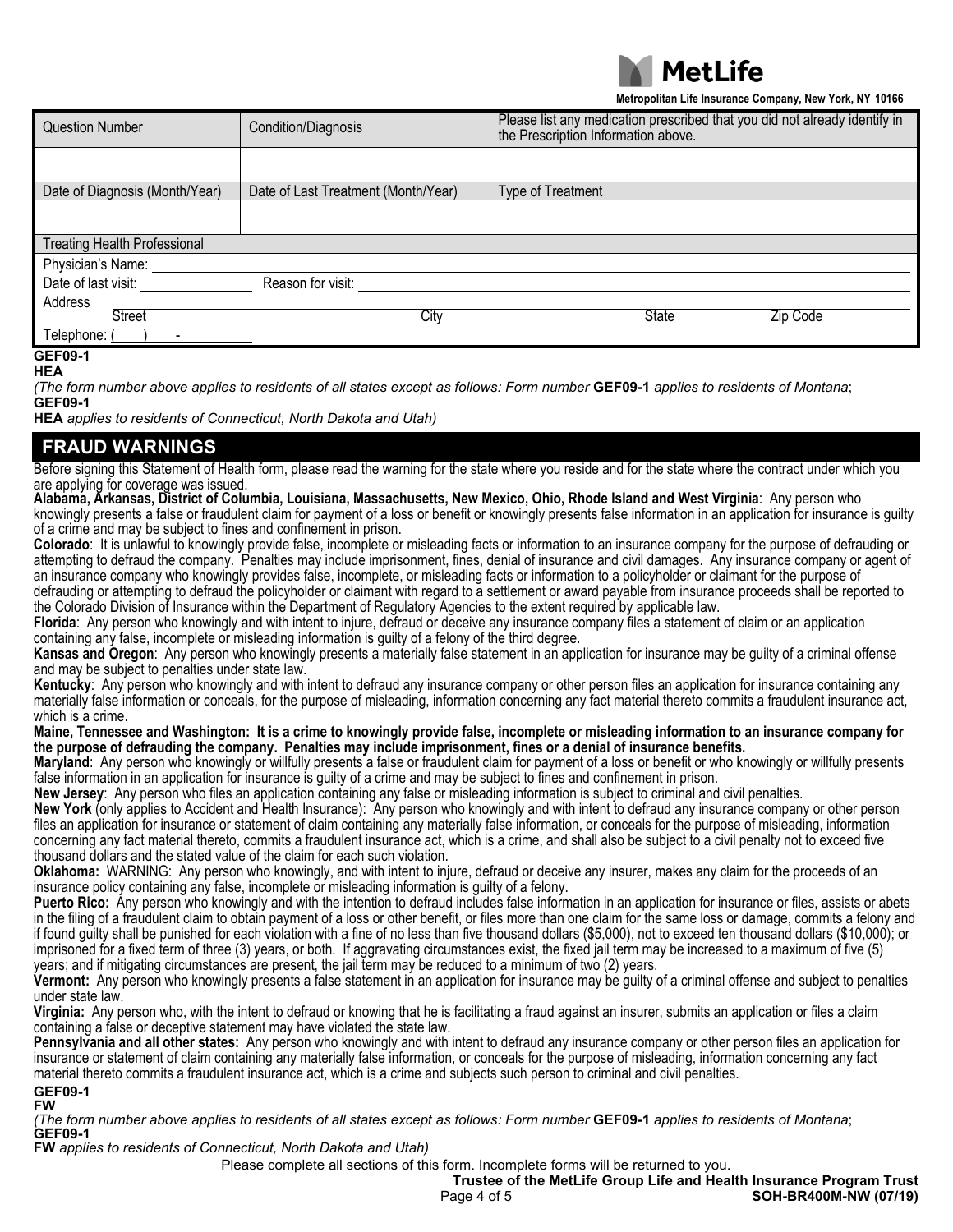# **DECLARATIONS AND SIGNATURES**

By signing below, I acknowledge:

- 1. I have read this Statement of Health form and declare that all information I have given, including any health information, is true and complete to the best of my knowledge and belief. I understand that this information will be used by MetLife to determine insurability.
- 2. I have read the applicable Fraud Warning(s) provided in this Statement of Health form.

| Sign<br>Here | Signature of Proposed Insured                                                                                                                                                                                                                                                                                                                                                                                                                                             | <b>Print Name</b> | Date Signed (MM/DD/YYYY) |  |  |  |  |  |
|--------------|---------------------------------------------------------------------------------------------------------------------------------------------------------------------------------------------------------------------------------------------------------------------------------------------------------------------------------------------------------------------------------------------------------------------------------------------------------------------------|-------------------|--------------------------|--|--|--|--|--|
|              | If a child proposed for insurance is age 18 or over, the child must sign this Statement of Health. If the child is under age 18, a Personal Representative for<br>the child must sign, and indicate the legal relationship between the Personal Representative and the proposed insured. A Personal Representative<br>for the child is a person who has the right to control the child's health care, usually a parent, legal guardian, or a person appointed by a court. |                   |                          |  |  |  |  |  |
| Sign<br>Here | Signature of Personal Representative                                                                                                                                                                                                                                                                                                                                                                                                                                      | <b>Print Name</b> | Date Signed (MM/DD/YYYY) |  |  |  |  |  |

Relationship of Personal Representative

*(The form number above applies to residents of all states except as follows: Form number* **GEF09-1** *applies to residents of Montana*; **GEF09-1**

**DEC** *applies to residents of Connecticut, North Dakota and Utah)*